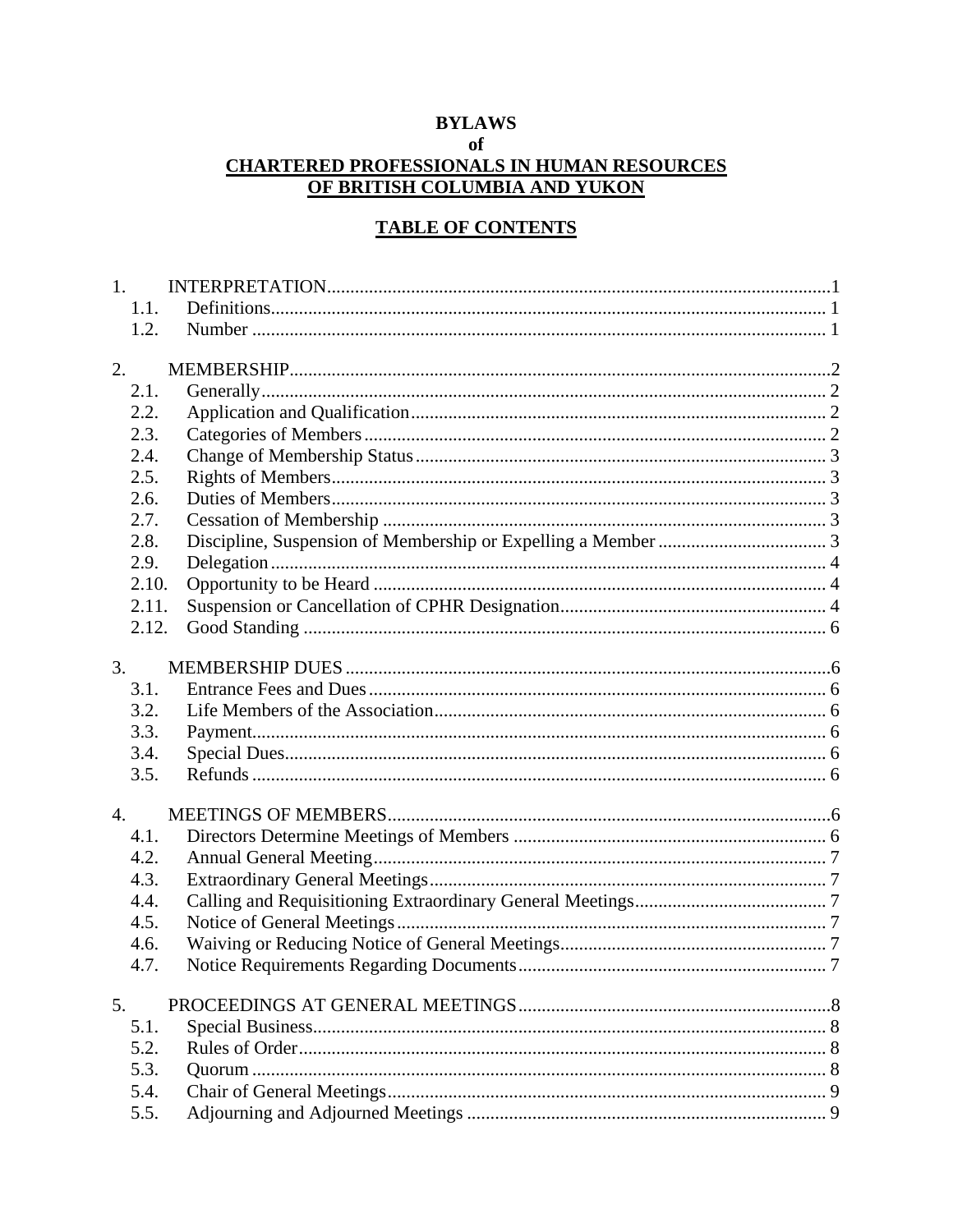|    | 5.6.         |                                                                                    |  |
|----|--------------|------------------------------------------------------------------------------------|--|
|    | 5.7.         |                                                                                    |  |
|    | 5.8.         |                                                                                    |  |
|    |              |                                                                                    |  |
| 6. |              |                                                                                    |  |
|    | 6.1.         |                                                                                    |  |
|    | 6.2.         |                                                                                    |  |
|    | 6.3.         |                                                                                    |  |
|    | 6.4.         |                                                                                    |  |
|    | 6.5.         |                                                                                    |  |
|    | 6.6.         |                                                                                    |  |
|    | 6.7.         |                                                                                    |  |
|    | 6.8.         |                                                                                    |  |
|    | 6.9.         |                                                                                    |  |
|    | 6.10.        |                                                                                    |  |
|    | 6.11.        |                                                                                    |  |
|    | 6.12.        |                                                                                    |  |
|    | 6.13.        |                                                                                    |  |
|    | 6.14.        |                                                                                    |  |
|    |              |                                                                                    |  |
| 7. |              |                                                                                    |  |
|    | 7.1.         |                                                                                    |  |
|    | 7.2.         | Regulation of Meetings, Voting and Notice of Meetings Held at Regular Intervals 14 |  |
|    | 7.3.         |                                                                                    |  |
|    | 7.4.         |                                                                                    |  |
|    | 7.5.         |                                                                                    |  |
|    | 7.6.         |                                                                                    |  |
|    | 7.7.         |                                                                                    |  |
|    | 7.8.         |                                                                                    |  |
|    | 7.9.         |                                                                                    |  |
|    |              |                                                                                    |  |
| 8. |              |                                                                                    |  |
|    | 8.1.         |                                                                                    |  |
|    | 8.2.<br>8.3. |                                                                                    |  |
|    |              |                                                                                    |  |
|    | 8.4.         |                                                                                    |  |
|    | 8.5.         |                                                                                    |  |
|    | 8.6.         |                                                                                    |  |
| 9. |              |                                                                                    |  |
|    | 9.1.         |                                                                                    |  |
|    | 9.2.         |                                                                                    |  |
|    | 9.3.         |                                                                                    |  |
|    | 9.4.         |                                                                                    |  |
|    | 9.5.         |                                                                                    |  |
|    | 9.6.         |                                                                                    |  |
|    | 9.7.         |                                                                                    |  |
|    |              |                                                                                    |  |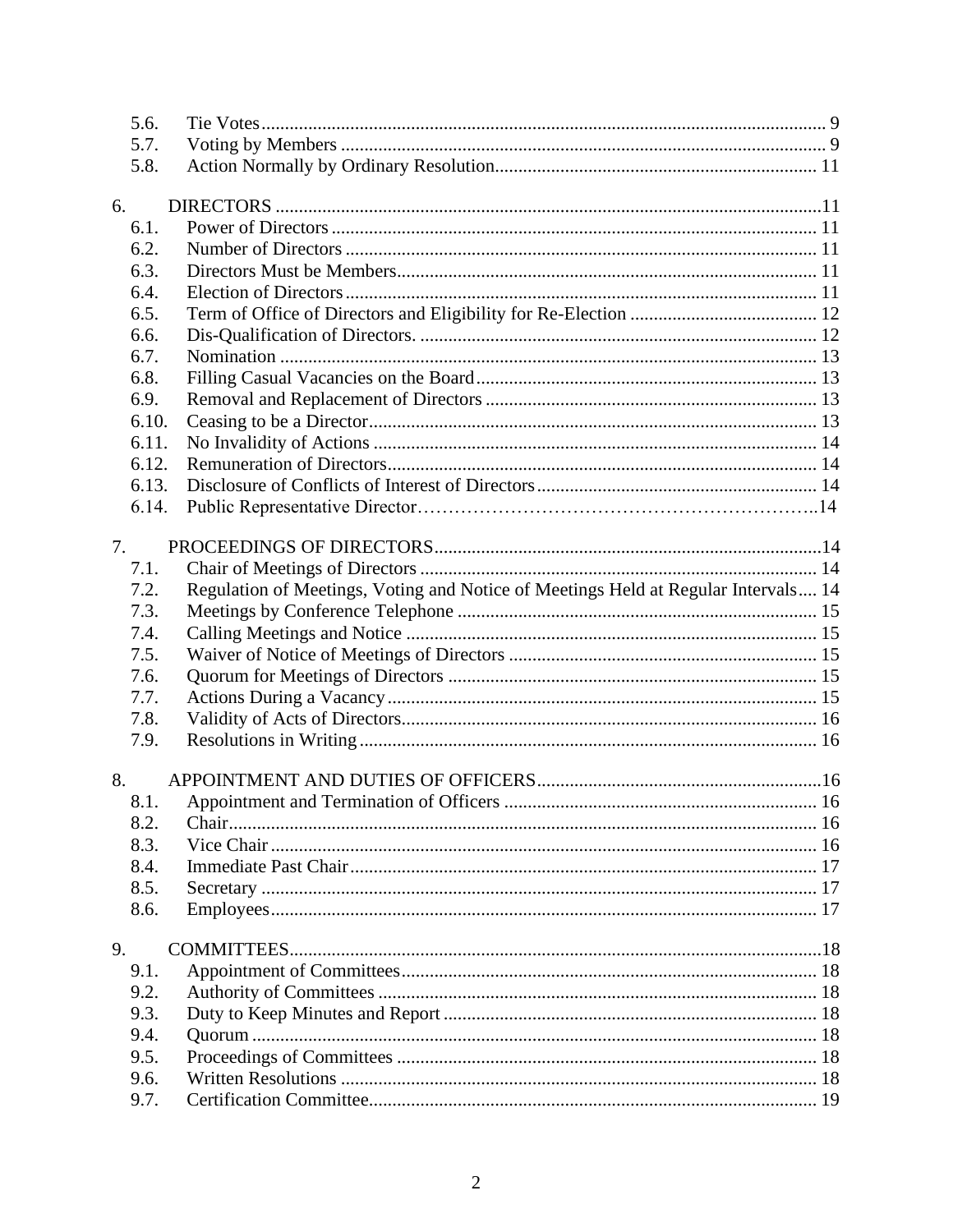| 10.   |                                                               |  |
|-------|---------------------------------------------------------------|--|
| 10.1. |                                                               |  |
| 10.2. |                                                               |  |
| 11.   |                                                               |  |
| 12.   | INDEMNITY AND PROTECTION OF DIRECTORS, OFFICERS AND OTHERS 20 |  |
| 12.1. |                                                               |  |
| 12.2. |                                                               |  |
| 12.3. |                                                               |  |
| 12.4. |                                                               |  |
| 12.5. |                                                               |  |
| 12.6. |                                                               |  |
| 13.   |                                                               |  |
| 13.1. |                                                               |  |
| 13.2. |                                                               |  |
| 13.3. |                                                               |  |
| 13.4. |                                                               |  |
| 14.   |                                                               |  |
| 14.1. |                                                               |  |
| 14.2. |                                                               |  |
| 14.3. |                                                               |  |
| 15.   |                                                               |  |
| 15.1. |                                                               |  |
| 15.2. |                                                               |  |
|       |                                                               |  |
| 16.   |                                                               |  |
| 16.1. |                                                               |  |
| 16.2. |                                                               |  |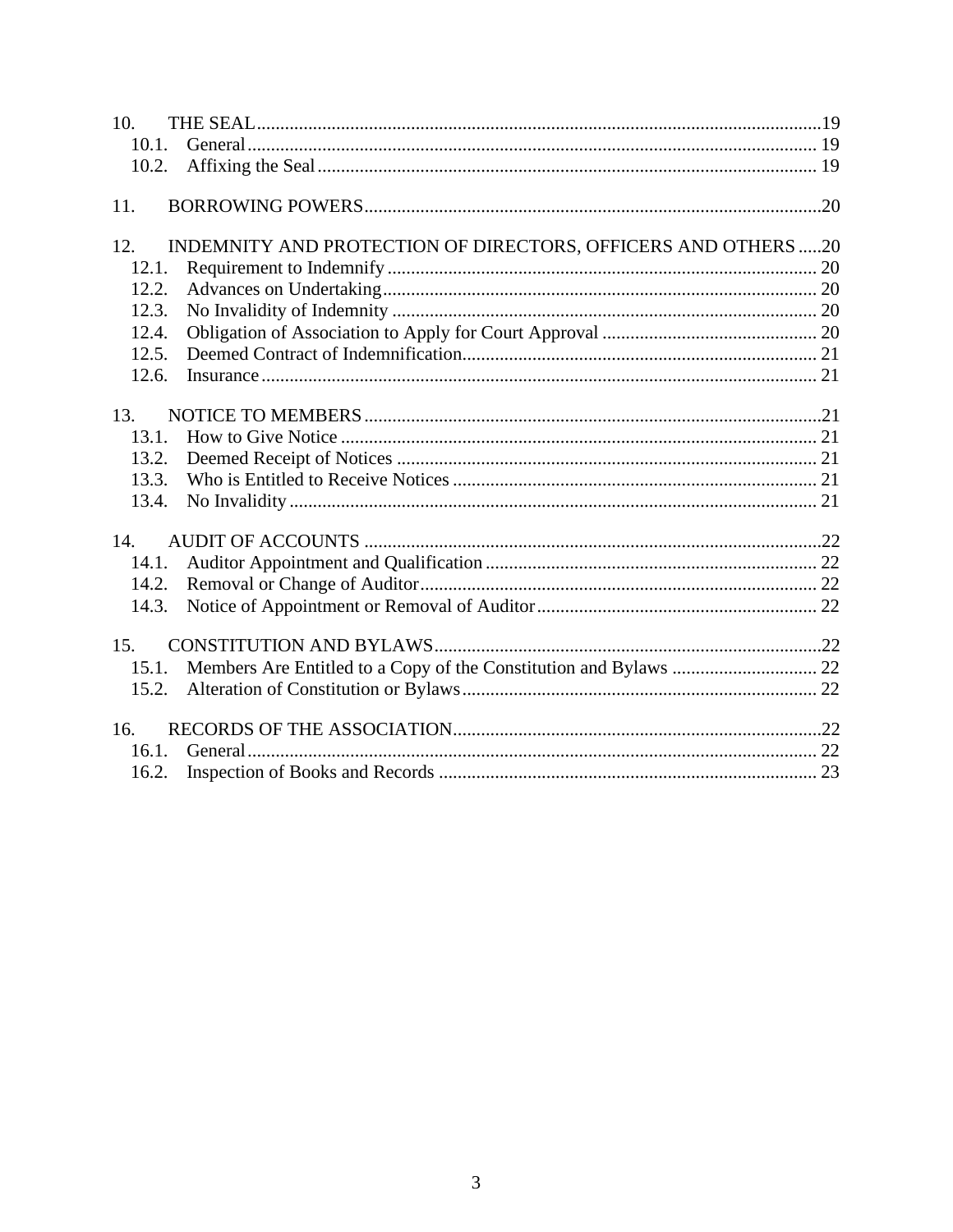#### **BYLAWS CHARTERED PROFESSIONALS IN HUMAN RESOURCES OF BRITISH COLUMBIA AND YUKON**

#### <span id="page-3-1"></span><span id="page-3-0"></span>1. **INTERPRETATION**

#### 1.1. **Definitions**

- (a) In these Bylaws, unless the context otherwise requires:
	- (i) "**Association**" means Chartered Professionals in Human Resources of British Columbia and Yukon, and its successors.
	- (ii) "**Chair**" means the individual who is elected by the directors pursuant to Bylaw 8.2 and holds such office from time to time.
	- (iii) "**directors**" means the directors of the Association for the time being.
	- (iv) "**Immediate Past Chair**" is the last individual who held the office of Chair.
	- (v) "**Individual**" means a person that is not a body corporate, partnership or other artificial body.
	- (vi) "**registered address**" of a member means their address as recorded in the register of members of the Association.
	- (vii) "*Societies Act*" means the *Societies Act*, S.B.C., 2015, c. 18, as amended from time to time, and includes any successor legislation thereto.
	- (viii) "**Vice Chair**" means the individual who is elected by the directors pursuant to Bylaw 8.3 and holds such office from time to time.
	- (ix) "Public Representative Director" means an individual who is elected by the Directors pursuant to a policy approved by the Board, and who is not an HR professional.
	- (x) "Secretary" means the individual appointed by the Directors who will fulfill the duties defined in these Bylaws.
- (b) The definitions in the *Societies Act* apply to these Bylaws.

#### <span id="page-3-2"></span>1.2. **Number**

Words importing the singular include the plural and vice versa.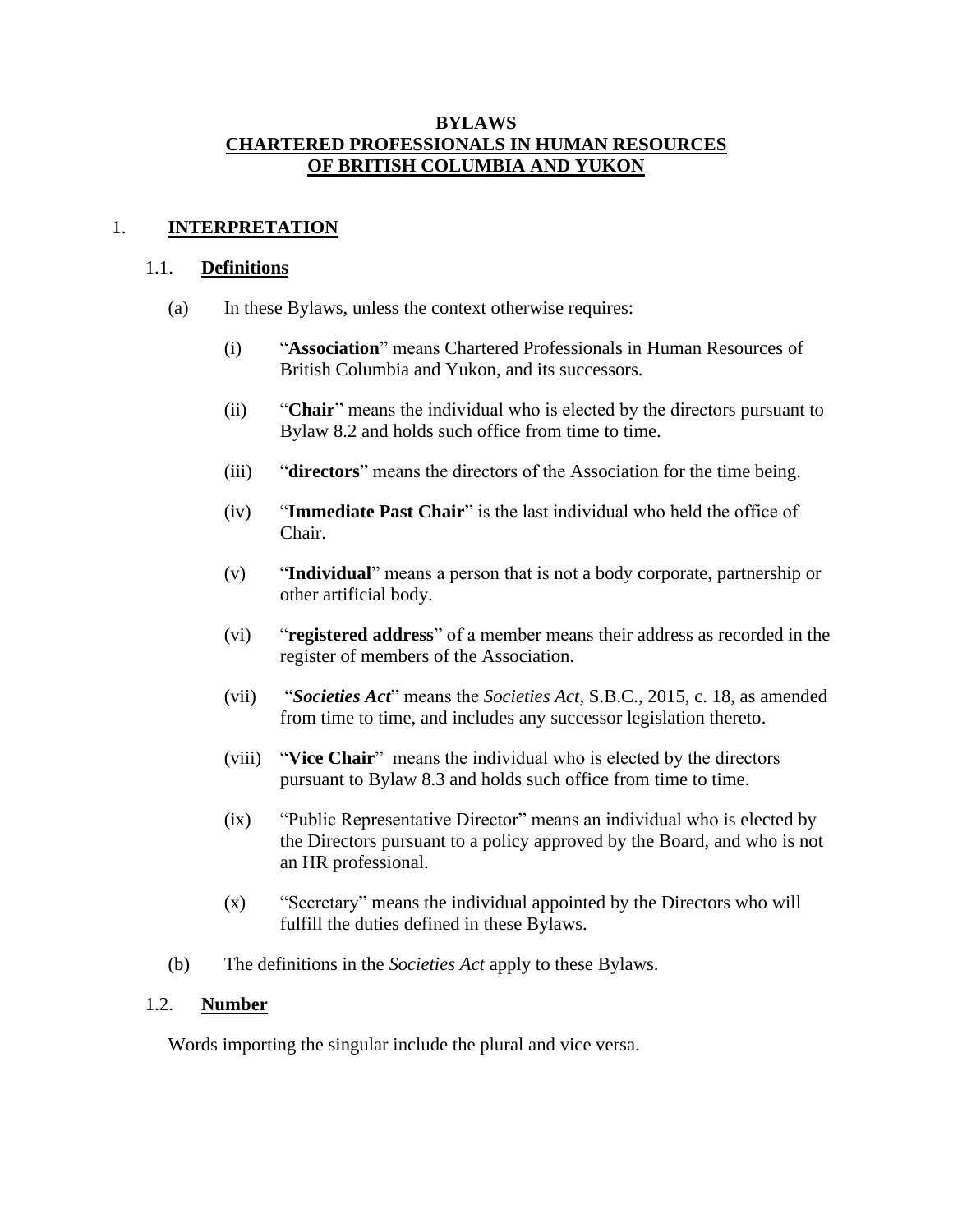### <span id="page-4-0"></span>2. **MEMBERSHIP**

### <span id="page-4-1"></span>2.1. **Generally**

The members of the Association are those persons who are members of the Association in accordance with these Bylaws, and who have not ceased to be members.

### <span id="page-4-2"></span>2.2. **Application and Qualification**

Membership shall consist of those individuals whose occupational pursuits and interests are such as to require an earnest and active interest in the purposes of the Association as set out in the Constitution or corporations and similar bodies who meet the criteria established by the directors under Bylaw 2.3 (c). A person may apply in the prescribed form for membership in the Association and, on acceptance by the directors and payment of the required entrance and membership fee, becomes a member.

### <span id="page-4-3"></span>2.3. **Categories of Members**

Membership shall be divided into the following categories:

- (a) General Member A General Member is a person who is engaged at the management or professional level and who has a professional interest in the purpose of the Association.
- (b) Professional Member A Professional Member is a member who has been granted the Chartered Professional in Human Resources ("**CPHR**") designation by the Chartered Professionals in Human Resources of Canada.
- (c) Corporate Member A Corporate Member is a corporation, partnership, limited partnership, society or similar body who satisfies the criterion for corporate membership as determined by the directors.
- (d) Student Member A Student Member is a person who is enrolled in a postsecondary educational institution that is recognized by the directors and who is actively attending, on a full-time basis, a program that includes courses in human resources management.
- (e) Life member is an honour and reference bestowed by the Association to a CPHR designation holder that has been recognized for their outstanding achievements.
- (f) Fellow CPHR (FCPHR) is a prestigious award and distinction that is added to a current members designation, that the Association bestows to a CPHR designation holder who has made exemplary contributions to the HR Profession.
- (g) Honorary CPHR is an Honorary designation bestowed by the Association, recognizing individuals who may or may not be members of the Association, that have made exemplary contributions to either the Association or the HR profession.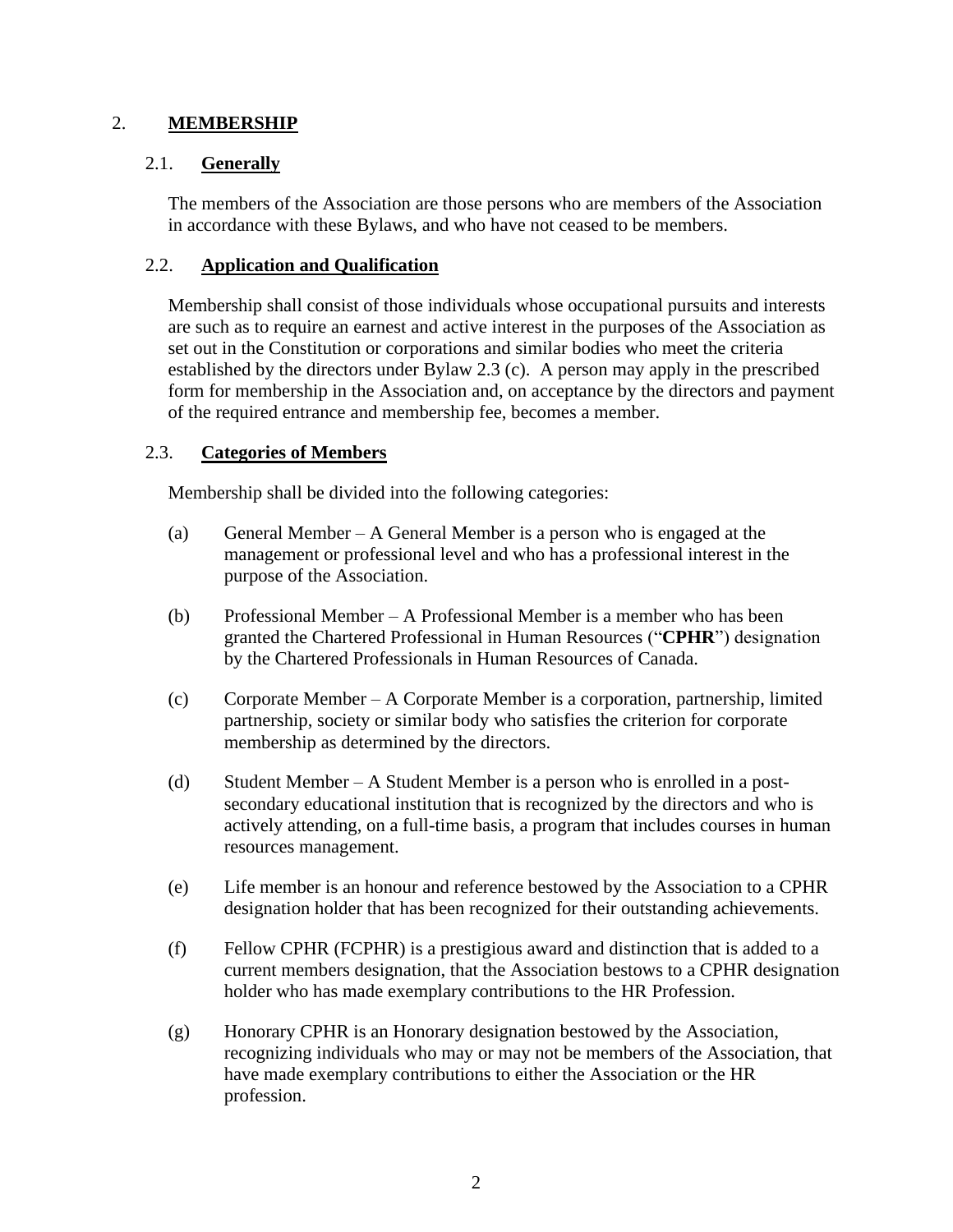# <span id="page-5-0"></span>2.4. **Change of Membership Status**

A member may apply to the directors for a change of membership status to any applicable category.

### <span id="page-5-1"></span>2.5. **Rights of Members**

- (a) General Members, Professional Members, Corporate Members, in good standing shall be entitled to vote and are eligible to hold office in the Association.
- (b) Student Members are not entitled to vote or eligible to hold office in the Association.
- (c) All members in good standing are entitled to receive notice of and to attend and speak at general meetings, whether or not entitled to vote.
- (d) Corporate Members shall be entitled to authorize representatives in accordance with the rules established by the directors.

### <span id="page-5-2"></span>2.6. **Duties of Members**

Membership in the Association is a privilege for persons acceptable to the Association and every member must uphold the Constitution and comply with these Bylaws.

#### <span id="page-5-3"></span>2.7. **Cessation of Membership**

A person immediately ceases to be a member of the Association on:

- (a) delivery of their resignation in writing to the Association by hand, or by mailing, delivering, or emailing it to the address of the Association; or
- (b) if an individual, their death, or if a corporate member on the bankruptcy or insolvency of the member; or
- (c) the expulsion of a member under Bylaw [2.8;](#page-5-4) or
- (d) having been a member not in good standing for 90 days, unless the directors determine otherwise.

#### <span id="page-5-4"></span>2.8. **Discipline, Suspension of Membership or Expelling a Member**

The directors may discipline a member, or suspend the membership of a member and/or expel a member by a resolution passed at a meeting of the directors on any of the following grounds:

- (a) violating any provision of the Bylaws or written policies of the Association;
- (b) carrying out any conduct which may be detrimental to the Association as determined by the directors in their sole discretion;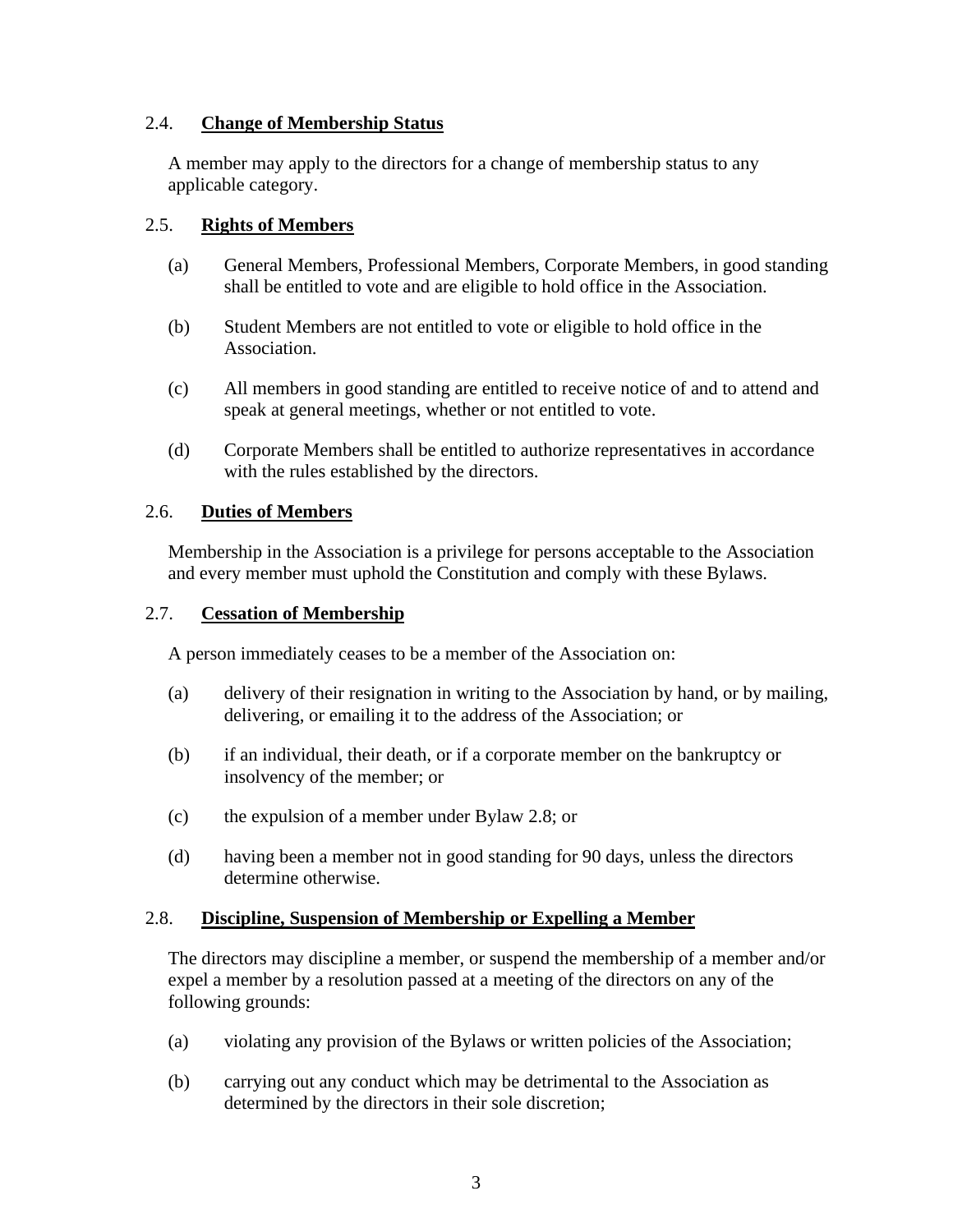(c) for any other reason that the directors in their sole and absolute discretion consider to be reasonable having regard to the purpose of the Association.

# <span id="page-6-0"></span>2.9. **Delegation**

The directors may delegate their powers under Article 2.8 to discipline a member and/or suspend a membership and/or expel a member to a committee established under Bylaw [9,](#page-20-0) either generally or in respect of any particular member. In the case of the delegation of the powers of the directors under Bylaw [2.8](#page-5-4) to a committee, a person who is disciplined or whose membership is suspended or who is being expelled (the "**appellant**") may appeal the decision, suspension or expulsion to the directors by submitting a written request within 14 days of the decision. The appeal shall be decided by a resolution passed at a meeting of the directors of which notice has been given in accordance with Bylaw 2.10 and the appellant has the right to be heard and make representations and be accompanied by legal counsel or a member of the Association as set out in Bylaw [2.10.](#page-6-1) The directors shall consider the appeal at the next regularly scheduled meeting of the directors of which notice shall be given as required by Bylaw [2.10.](#page-6-1)

# <span id="page-6-1"></span>2.10. **Opportunity to be Heard**

The Secretary must provide to the member being considered for discipline, suspension or expulsion one week's notice of the time and place where the meeting at which the resolution for discipline, suspension and/or expulsion will be considered. The notice of the meeting must include a brief statement of the reason or reasons for the proposed discipline, suspension and/or expulsion. The person whose membership is the subject of such a proposed resolution must be given reasonable opportunity to be heard and to make representations at the meeting before such resolution is put to a vote and that person may be accompanied by legal counsel or one other member of the Association.

# <span id="page-6-2"></span>2.11. **Suspension or Cancellation of CPHR Designation**

- (a) The CPHR designation of a Professional Member may be suspended or cancelled upon a final decision of the Association's Complaints, Investigation & Discipline Committee ("**C&D Committee**") or the Association's Appeals Committee ("**Appeals Committee**").
- (b) If the CPHR designation of a Professional Member is:
	- (i) suspended, the Professional Member shall automatically become a General Member for the period of the suspension and shall automatically be restored as a Professional Member upon the expiry of the suspension;
	- (ii) cancelled, subject to Bylaw [2.11\(c\),](#page-6-3) the Professional Member shall automatically become a General Member, subject to satisfaction of reinstatement conditions, if any, specified in the final decision that resulted in such cancellation.
- <span id="page-6-3"></span>(c) In spite of Bylaw 2.8, upon a final decision of the C&D Committee or the Appeals Committee to cancel the CPHR designation of a Professional Member,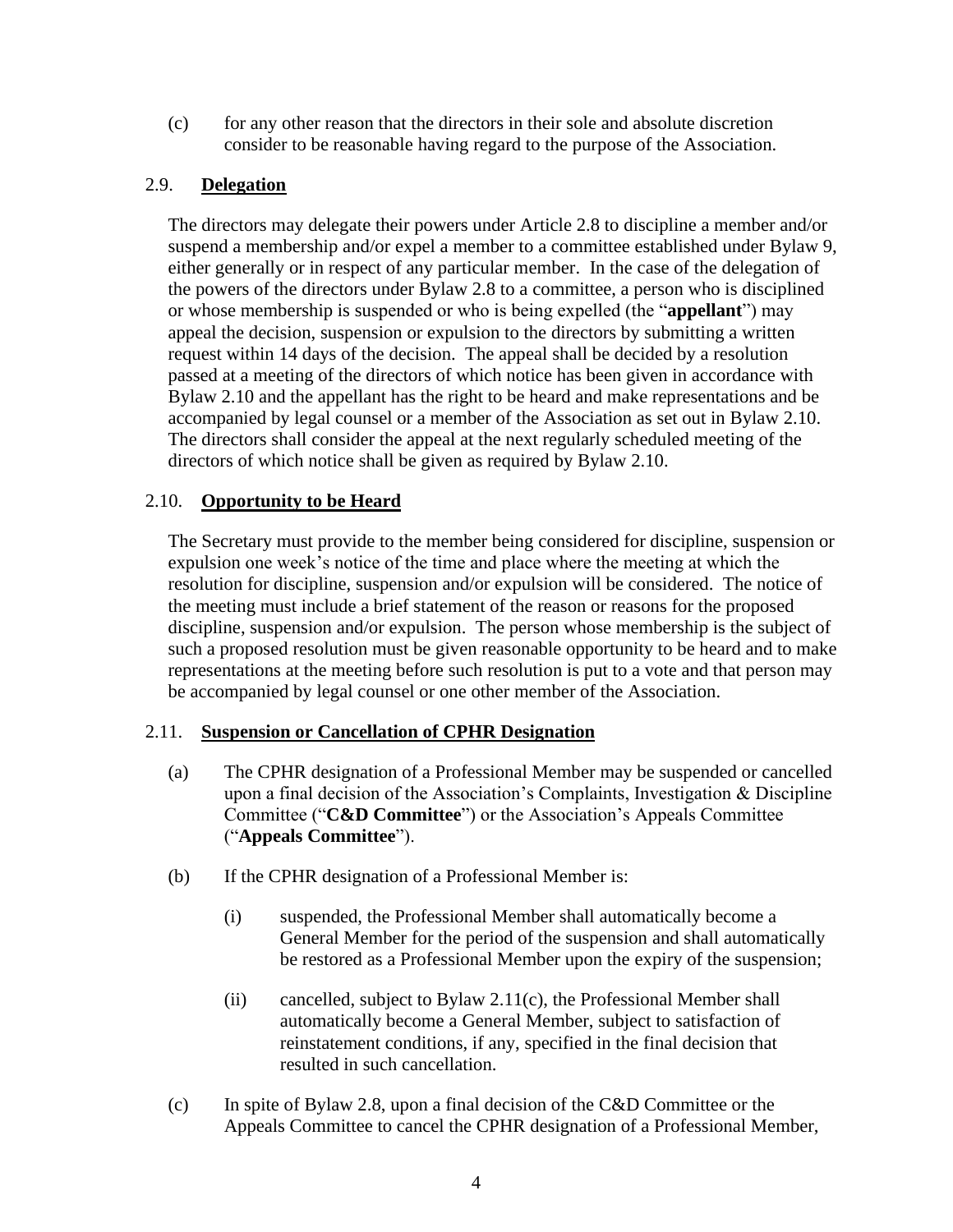the directors may expel the member (the "**subject member**") from the Association, in accordance with the following provisions:

- (i) Expulsion of the subject member shall be by resolution of the directors.
- (ii) The directors must provide the subject member three weeks' notice of the time and place of the meeting of directors at which the resolution for expulsion will be considered, if it will be considered at a meeting, or the time when the resolution will be circulated in writing to the directors, if the resolution will not be considered at a meeting.
- (iii) The subject member shall be entitled (but not required) to submit written argument as to why the subject member should not be expelled. The subject member shall not be entitled to make oral submissions. Any such written argument submitted under this clause must be:
	- A. submitted to the Association no later than five business days before the date of the meeting or date of circulation of the resolution, as applicable; and
	- B. based only upon a manifest error in fact, error in law (including interpretation of the Code of Ethics, the discipline process and any relevant bylaws, statutes or common law) and/or error in the application of the principles of natural justice. Unless the board of directors otherwise determines in accordance with clause (iv), below, no new evidence shall be presented.
- (iv) In considering whether to expel the subject member, the directors shall only consider the written record and the final decision of the C&D Committee or Appeals Committee (as applicable) and the written argument, if any, submitted by the subject member in accordance with clause (iii), above. No oral submissions may be made. No new evidence shall be admitted unless the directors determine otherwise due to the discovery, after the final decision of the C&D Committee or Appeals Committee (as applicable), of compelling new facts that could not have been discovered by due diligence prior to consideration of the matter by the later of the C&D Committee or Appeals Committee (as applicable). If the directors determine to admit such new evidence, the directors may do so on such terms they consider appropriate, including admitting the new evidence as part of their consideration and determining the matter, or referring the matter back to the C&D Committee for a new hearing.
- (d) For the purposes of this Bylaw, a "final decision":
	- (i) of the C&D Committee means a decision of the C&D Committee that the CPHR designation of a Professional Member be suspended or cancelled that is made following an investigation by the C&D Committee in accordance with operating procedures or terms of reference for the C&D Committee approved by the directors from time to time and if any time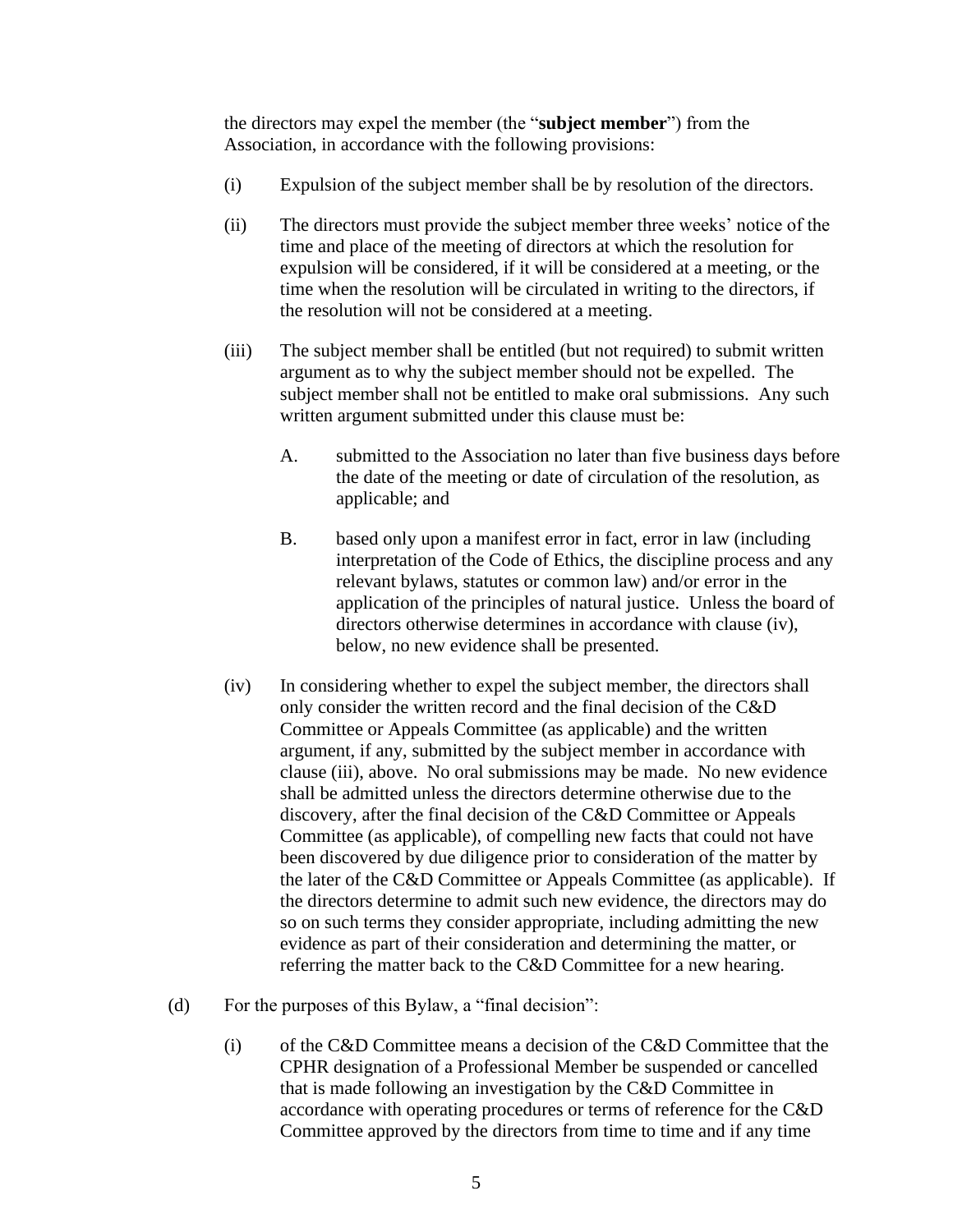limit for bringing an appeal of a decision of the C&D Committee has expired; and

(ii) of the Appeals Committee means a decision of the Appeals Committee that the CPHR designation of a Professional Member be suspended or cancelled that is made following an appeal of a final decision of the C&D Committee, that has been made in accordance with the operating procedures or terms of reference for the Appeals Committee approved by the directors from time to time.

# <span id="page-8-0"></span>2.12. **Good Standing**

A member is in good standing when the member has paid all entrance fees and dues for membership and any debt owing by the member to the Association. A member who has failed to pay any current annual membership fee, or any other debt due and owing by such member to the Association is not in good standing.

# <span id="page-8-1"></span>3. **MEMBERSHIP DUES**

# <span id="page-8-2"></span>3.1. **Entrance Fees and Dues**

Entrance fees and dues for membership shall be in such amounts as the directors shall from time to time approve. The directors may establish different entrance fees and membership dues for different categories of members.

# <span id="page-8-3"></span>3.2. **Life Members of the Association**

Membership dues shall not be levied upon Life Members of the Association.

# <span id="page-8-4"></span>3.3. **Payment**

Membership dues are payable on notification from the Association.

# <span id="page-8-5"></span>3.4. **Special Dues**

No special dues shall be levied except as decided by ordinary resolution.

# <span id="page-8-6"></span>3.5. **Refunds**

The cessation of membership of a member for any reason shall not entitle the member to a refund of any fees or membership dues.

# <span id="page-8-7"></span>4. **MEETINGS OF MEMBERS**

# <span id="page-8-8"></span>4.1. **Directors Determine Meetings of Members**

General meetings of the Association shall be held at times and places decided from time to time by the directors in accordance with the *Societies Act* and these Bylaws.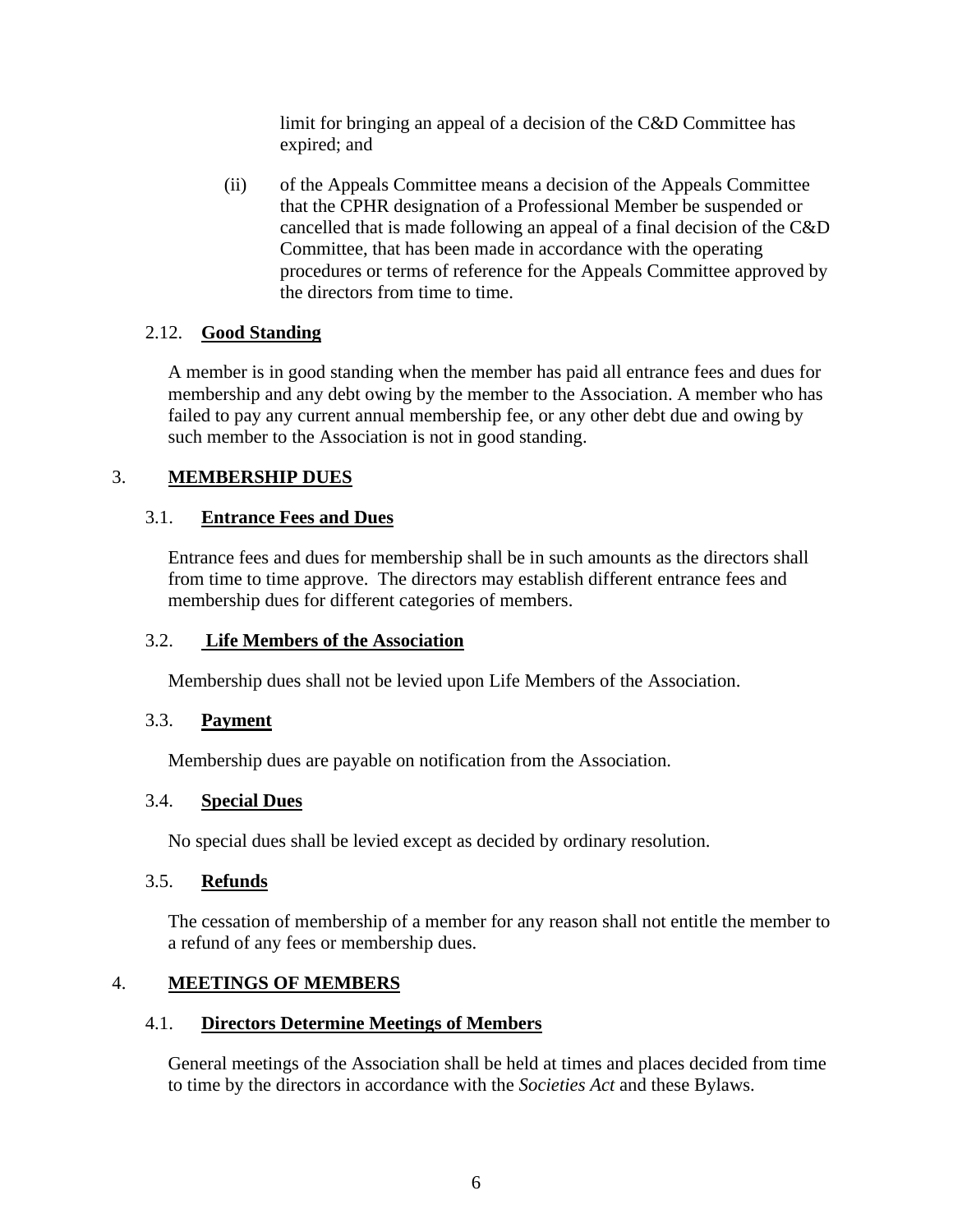# <span id="page-9-0"></span>4.2. **Annual General Meeting**

Subject to any extensions of time permitted by the *Societies Act*, an annual general meeting must be held at least once in every calendar year and not more than 15 months after the last preceding annual general meeting.

### <span id="page-9-1"></span>4.3. **Extraordinary General Meetings**

Any general meeting other than an annual general meeting is an extraordinary general meeting.

### <span id="page-9-2"></span>4.4. **Calling and Requisitioning Extraordinary General Meetings**

The directors may, whenever they think fit, convene an extraordinary general meeting. Upon receipt of a requisition in writing in compliance with the *Societies Act* by at least 10% of the voting members in good standing, the directors shall call an extraordinary general meeting not more than 60 days after receiving such request.

### <span id="page-9-3"></span>4.5. **Notice of General Meetings**

Not less than 14 days' notice of a general meeting shall be given to the members, in accordance with Bylaw [13.](#page-23-2) Notice of a general meeting must specify the place, day, and time of the meeting, and, in case of special business (as specified in Bylaw [5.1\)](#page-10-1), the general nature of that business. The notice must be given as provided in the *Societies Act* and these Bylaws.

# <span id="page-9-4"></span>4.6. **Waiving or Reducing Notice of General Meetings**

All members entitled to receive notice of a general meeting of the Association may, by unanimous consent in writing given before, during or after the meeting, waive or reduce the period of notice of the meeting or, if all are present at the meeting, by a unanimous vote, waive or reduce the period of notice of the meeting, and an entry in the minute book of such waiver or reduction will be sufficient evidence of the due convening of the meeting.

# <span id="page-9-5"></span>4.7. **Notice Requirements Regarding Documents**

Except as otherwise provided by the *Societies Act*, the notice of a general meeting shall state the nature of any business other than ordinary business, to be transacted at a general meeting in sufficient detail to permit a member receiving the notice to form a reasoned judgement concerning that business and if any special business at a general meeting includes considering, approving, ratifying, adopting or authorizing any document or the execution of a document or the giving of effect to a document, the notice convening the meeting will, state that the document is available for inspection by members at the address of the Association or at some other place in British Columbia designated in the notice during usual business hours up to the date of such general meeting.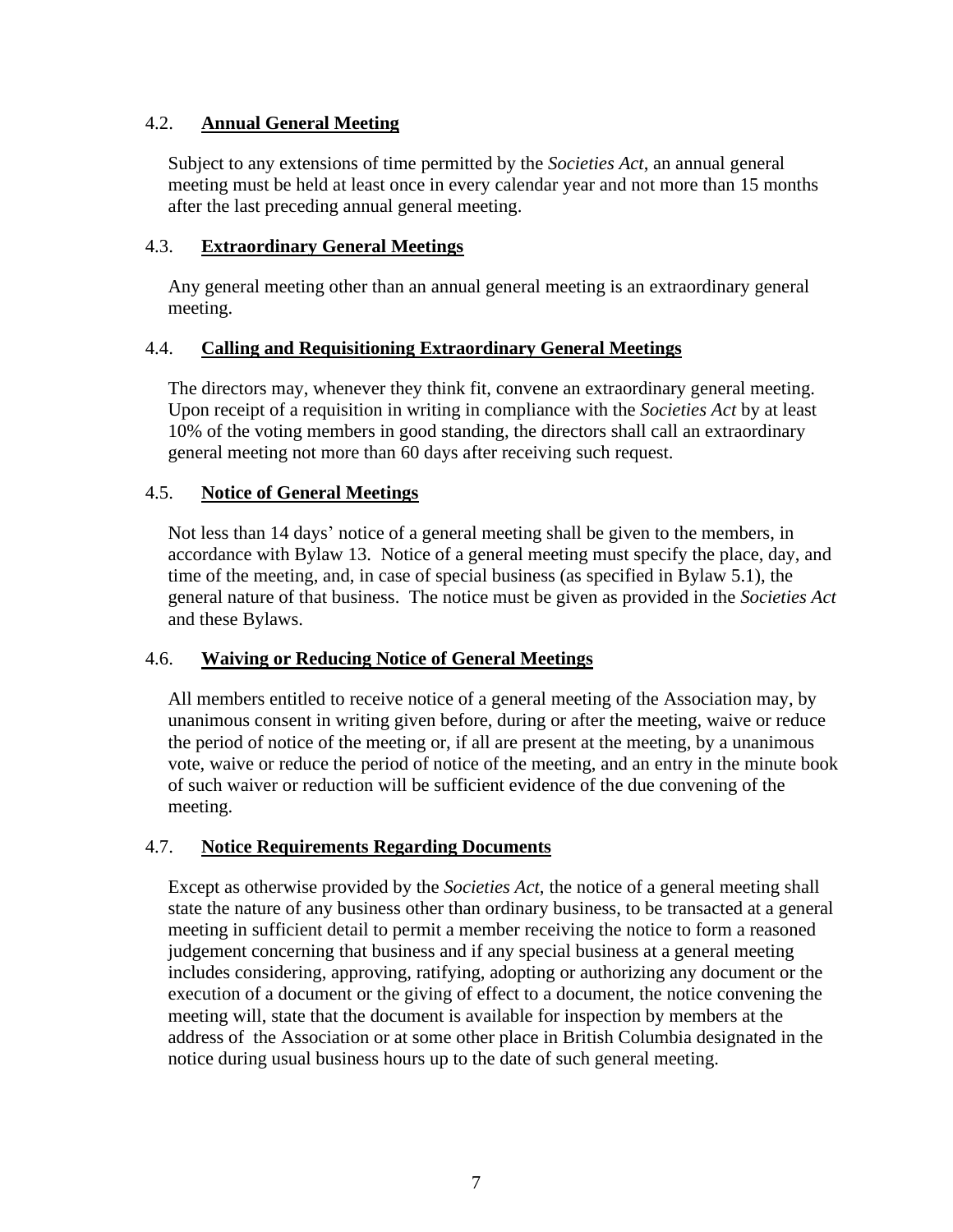### <span id="page-10-0"></span>5. **PROCEEDINGS AT GENERAL MEETINGS**

#### <span id="page-10-1"></span>5.1. **Special Business**

Special business is:

- (a) all business at an extraordinary general meeting except the adoption of rules of order and the conduct of and method of voting at the meeting; and
- (b) all business at an annual general meeting except:
	- (i) the adoption of rules of order and the conduct of and method of voting at the meeting,
	- (ii) the consideration of the financial statements, and the respective reports of the directors and auditor (if any),
	- (iii) the election of directors,
	- (iv) the appointment of the auditor, if required, and fixing the remuneration of the auditor,
	- (v) any business that is brought under consideration by the report of the directors, and
	- (vi) such other business as by these Bylaws or the *Societies Act* may be transacted at a general meeting without prior notice being given to members.

# <span id="page-10-2"></span>5.2. **Rules of Order**

*Robert's Rules of Order, Newly Revised* shall govern matters of meeting procedure not covered by, and where not in conflict with, the *Societies Act,* the Constitution and these Bylaws.

#### <span id="page-10-3"></span>5.3. **Quorum**

- (a) No business, other than election of a person to chair the meeting and the adjournment or termination of the meeting, may be transacted at any general meeting at a time when a quorum of members entitled to attend and vote is not present. Once a quorum has been determined to be present at the commencement of a meeting, a quorum will be deemed to be present throughout the meeting.
- (b) A quorum is 20 members present in person or by proxy who are members entitled to vote at the meeting.
- <span id="page-10-4"></span>(c) If a general meeting is convened upon the requisition of members in accordance with the *Societies Act* and a quorum is not present within 30 minutes from the time appointed for the meeting, the meeting shall be dissolved. In any other case if a quorum is not present within 30 minutes from the time appointed for the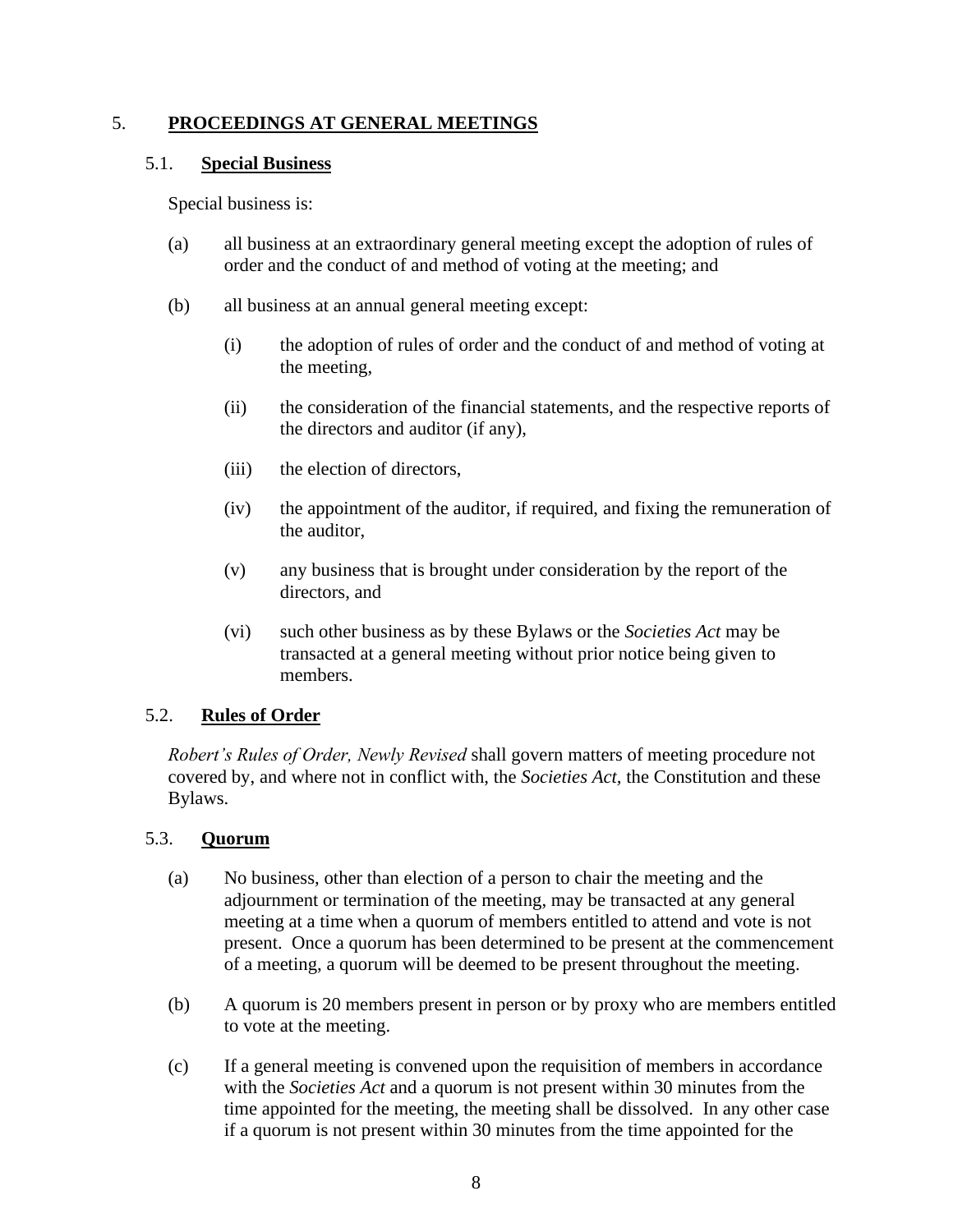meeting, the meeting shall stand adjourned, notice of the adjourned meeting shall be given as in the case of an original meeting, and if, at the adjourned meeting, a quorum is not present within 30 minutes from the time appointed for the meeting, the voting members present, being not less than five, shall constitute a quorum.

# <span id="page-11-0"></span>5.4. **Chair of General Meetings**

The Chair or, if the Chair is absent, the Vice Chair is entitled to preside as chair at every general meeting of the Association. If neither the Chair nor the Vice Chair is present within fifteen minutes after the time appointed for holding a general meeting, or if the Chair and the Vice Chair have advised the Secretary that they will not be present at the meeting or are present but are unwilling to act as chair, the members present may choose one of their number to be chair.

### <span id="page-11-1"></span>5.5. **Adjourning and Adjourned Meetings**

The chair may and must, if so directed by the meeting, adjourn the meeting from time to time and from place to place, but no business may be transacted at any adjourned meeting other than business left unfinished at the meeting from which the adjournment took place. Except as set out in Bylaw [5.3\(c\),](#page-10-4) if a meeting is adjourned for more than ten days, notice of the adjourned meeting must be given as in the case of an original meeting. Otherwise, it is not necessary to give any notice of an adjourned meeting or of the business to be transacted at an adjourned meeting.

### <span id="page-11-2"></span>5.6. **Tie Votes**

In case of an equality of votes, the chair of the meeting is not entitled to a casting or second vote in addition to the vote to which the chair may be entitled as a member, and the resolution will not pass.

# <span id="page-11-3"></span>5.7. **Voting by Members**

- (a) The board of directors may determine that any resolution that is subject to a vote by the members, whether by ordinary resolution or by special resolution, may be voted on at a meeting and/or by mail or by electronic or on-line ballot or by telephone or any combination thereof, provided that proper notice is given of the resolution that is to be voted on in any such manner. All matters relating to the conduct and administration of voting by mail or by electronic or on-line ballot or by telephone, including the appointment of scrutineers and the counting of ballots, shall be governed by regulations established by the board of directors.
- (b) A voting member in good standing is entitled to one vote on each matter put to a vote by members when (i) present in person or by proxy at a general meeting of the Association; or (ii) voting by mail or by electronic or on-line ballot or by telephone where the board of directors determines to conduct voting by any such method.
- (c) When voting is conducted at a meeting, voting is by show of hands and shall include the results of any votes cast by mail or electronically or on-line or by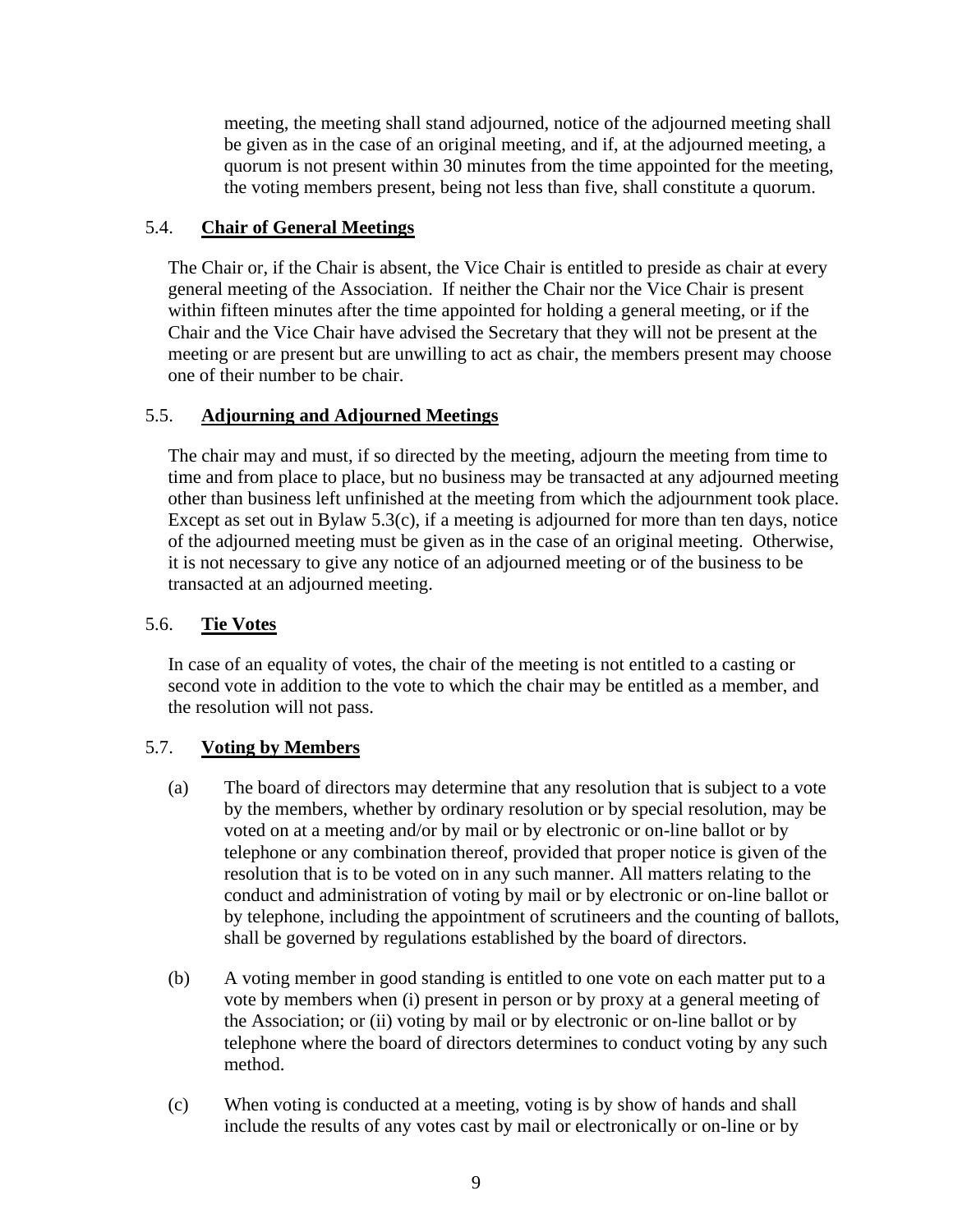telephone, unless (before or on the declaration of the result of the show of hands) the chair directs or a member entitled to vote demands a poll. The chair must declare to the meeting the decision on every question in accordance with the result of the show of hands or the poll and such decision must be entered in the minutes of the meeting. A declaration by the chair that a resolution has been carried, or carried unanimously, or by a particular majority, or lost or not carried by a particular majority, and an entry to that effect in the minute book of the proceedings of the Association is conclusive evidence of the fact, without proof of the number or proportion of the votes recorded in favour of, or against, that resolution.

- (d) A demand for a poll may be withdrawn. No poll may be demanded on the election of a chair as that is conducted by the board of directors. If a member demands a poll vote, a poll must be taken immediately. In any dispute as to the admission or rejection of a vote the decision of the chair made in good faith is final and conclusive.
- (e) Proxy voting is permitted. A written proxy, in a form set out below, signed by the member, shall be deposited with the chair of the meeting at, or prior to, the commencement of the meeting. The proxy may be given to any other voting member who shall be entitled to vote on behalf of the member who gave the proxy. A proxy may be revoked by the member who gave it either in writing signed by that member and deposited with the chair of the meeting at, or prior to, the commencement of the meeting, or by the member attending the meeting in person and expressing the intention to revoke the proxy. A proxy may be valid for one or more than one meeting.

#### **FORM OF PROXY**

#### **CHARTERED PROFESSIONALS IN HUMAN RESOURCES OF BRITISH COLUMBIA AND YUKON**

The undersigned, being a voting member of Chartered Professionals in Human Resources of British Columbia and Yukon (the "**Association**"), hereby appoints *[name]*, or, failing *[their name]*as proxyholder for the undersigned to attend and to vote for and on behalf of the undersigned at the general meeting of the Association to be held on *[month, day, year]* and at any adjournment thereof (or for a period of time ending on *[month, day, year]*

Signed *[month, day, year]*.

*[signature of member]*

(Name—please print).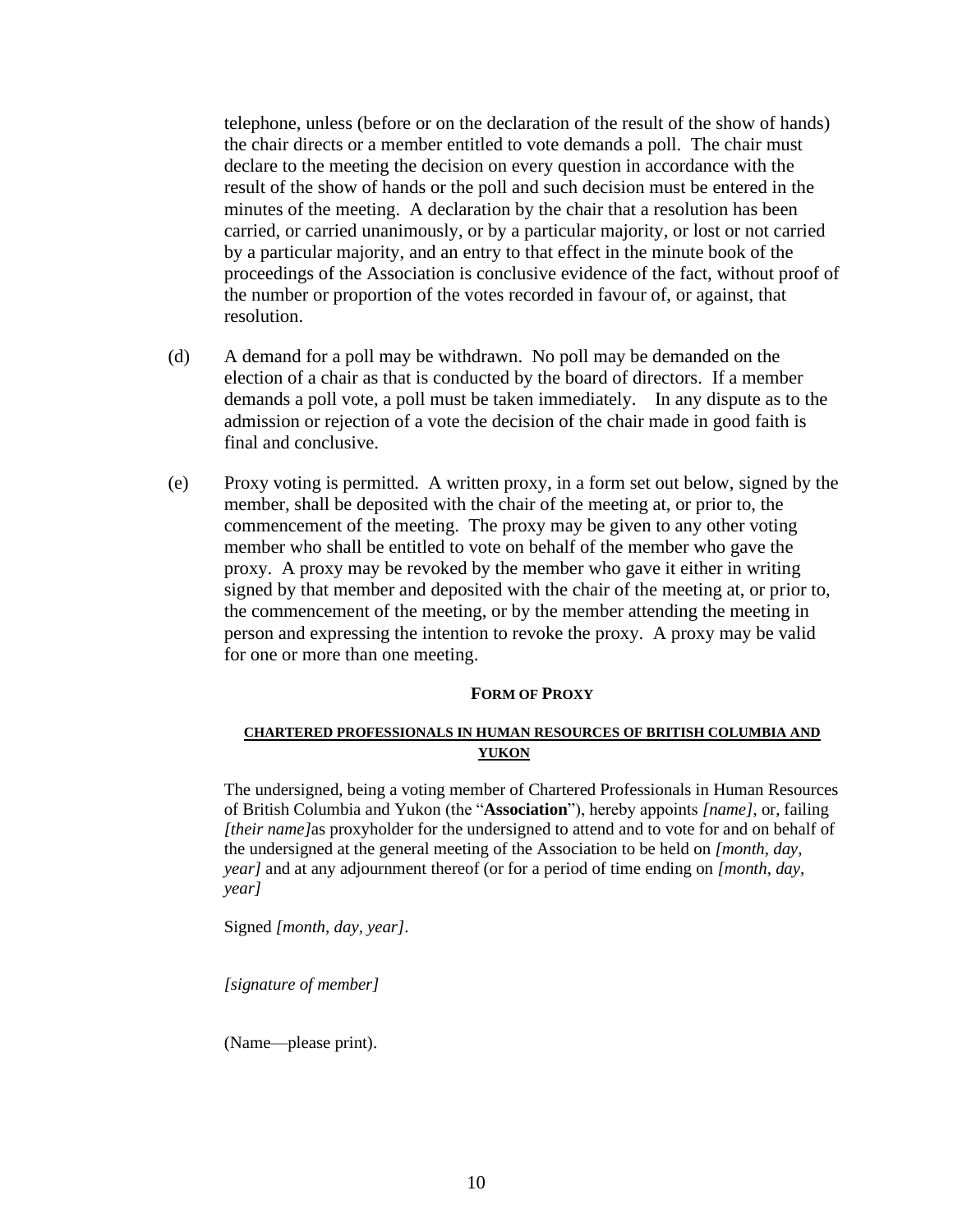### <span id="page-13-0"></span>5.8. **Action Normally by Ordinary Resolution**

Unless the *Societies Act*, the Constitution or these Bylaws otherwise provide, any action to be taken by a resolution of the members may be taken by an ordinary resolution.

### <span id="page-13-1"></span>6. **DIRECTORS**

#### <span id="page-13-2"></span>6.1. **Power of Directors**

The directors must manage, or supervise the management of, the activities and internal affairs of the Association and are authorized to exercise all the powers of the Association and do all such acts and things as the Association may exercise and do, and which are not by these Bylaws or by statute or otherwise lawfully directed or required to be exercised or done by the members, but subject, nevertheless, to the provisions of all laws affecting the Association and these Bylaws. The directors shall determine where the operations of the Association will be carried on.

# <span id="page-13-3"></span>6.2. **Number of Directors**

The Association will have a minimum of three and maximum of eighteen directors, one of whom shall be a public representative director appointed under Bylaw 6.14 and one of whom shall be the Immediate Past Chair. The public representative director and the Immediate Past Chair do not need to be elected per Bylaw 6.4. One of the directors shall be a resident of British Columbia. The number of directors shall be fixed by ordinary resolution and may be changed by ordinary resolution.

# <span id="page-13-4"></span>6.3. **Directors Must be Members**

Except as provided in Bylaw 6.14 in respect of a public representative director, a director must be a member of the Association or be a designated representative of a Corporate Member as qualification for his or her office as a director.

#### <span id="page-13-5"></span>6.4. **Election of Directors**

- (a) Any election of the directors of the Association shall be carried out at the annual general meeting, or prior to the annual general meeting for announcement at the annual general meeting, by mail ballot, electronic or on-line ballot, telephone or any combination thereof, as determined by the directors. The members may implement a procedure for staggered director terms, such that it is not necessary that all directors elected at or prior to a particular annual general meeting hold office for the same term.
- (b) Directors shall assume office immediately following the annual general meeting at which they were elected or, if elected prior to an annual general meeting pursuant to Bylaw 6.4(a), immediately following the annual general meeting at which their election is announced.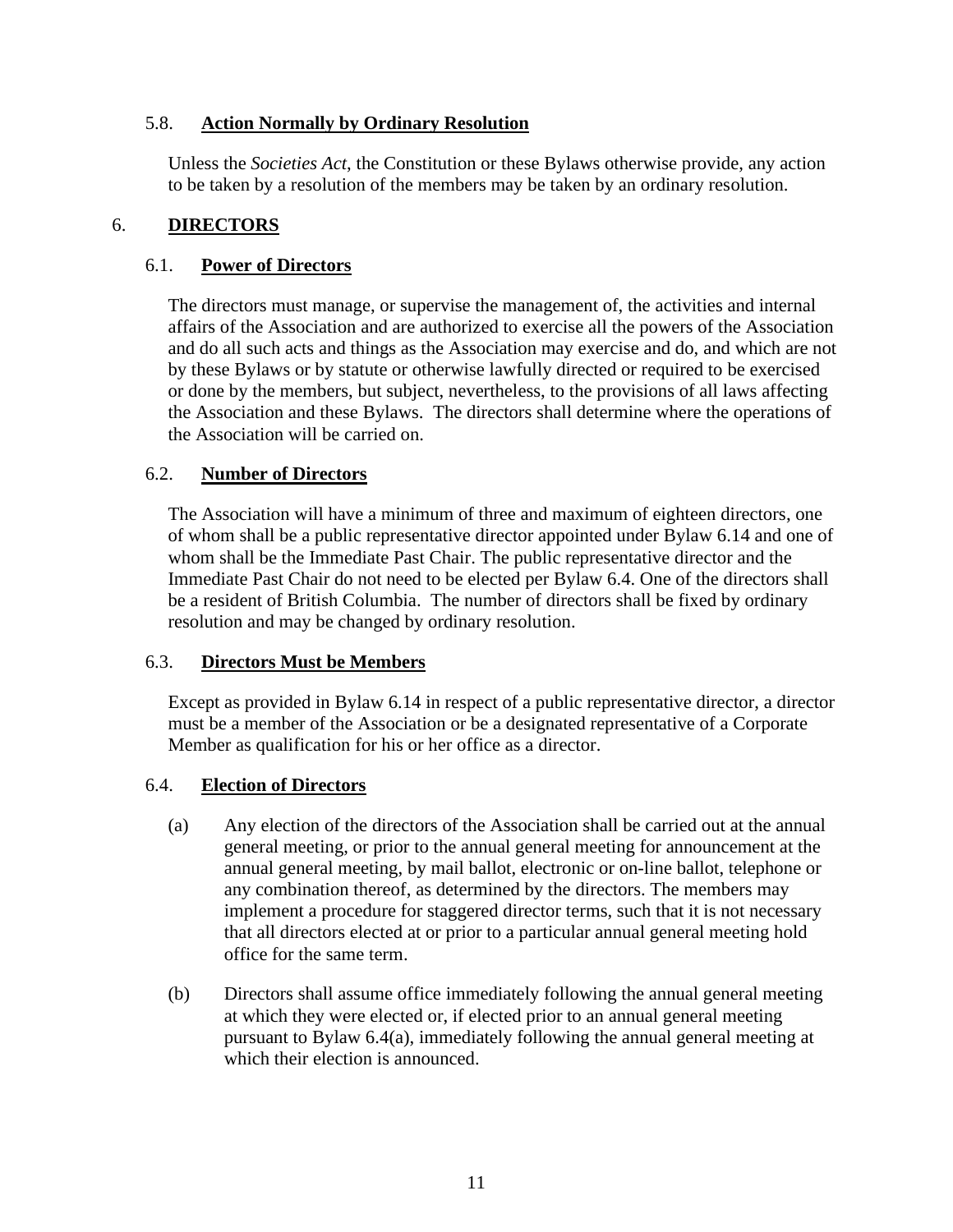- (c) All matters relating to the conduct and administration of elections, including the appointment of scrutineers and the counting of ballots, shall be governed by regulations established by the directors.
- (d) Notwithstanding paragraph 6.4 (a) of this Bylaw, the office of director may be filled by acclamation.

### <span id="page-14-0"></span>6.5. **Term of Office of Directors and Eligibility for Re-Election**

Subject to Bylaws [6.3,](#page-13-4) 6.4 (a), and [6.6,](#page-14-1) and this Bylaw [6.5,](#page-14-0) a director may be elected or appointed to hold office for a term expiring at the conclusion of the first, second or third annual meeting following his or her election or appointment as a director, as provided in any procedure approved by the members for staggered director terms, at which time the director shall retire from office. A retiring director is eligible for re-election, provided that they:

- (a) may only serve continuously as a director for a maximum aggregate period ending at the conclusion of the sixth annual meeting following their initial election or appointment as a director; and
- (b) may only be re-elected to serve for a term that would expire prior to or at the conclusion of the sixth annual meeting following their initial election or appointment as a director.

A member who has served continuously as a director for a period ending at the conclusion of the sixth annual meeting following their initial election or appointment as a director may stand for re-election or re-appointment as a director after a period of two years has elapsed since that member was a director. The foregoing limitations do not apply to anyone who has been tracked as the Vice Chair.

#### <span id="page-14-1"></span>6.6. **Disqualification of Directors.**

The following persons are disqualified from being a director of the Association:

- (a) anyone who is under the age of 18 years;
- (b) anyone who has been declared incapable by a court in Canada or in another country of managing the individual's own affairs;
- (c) a person who is not an individual;
- (d) a person who has the status of an undischarged bankrupt; and
- (e) a person convicted in or outside of Canada of an offence in connection with the promotion, formation or management of a corporation or unincorporated entity, or of an offence involving fraud, unless such person meets an exception provided in the *Societies Act*.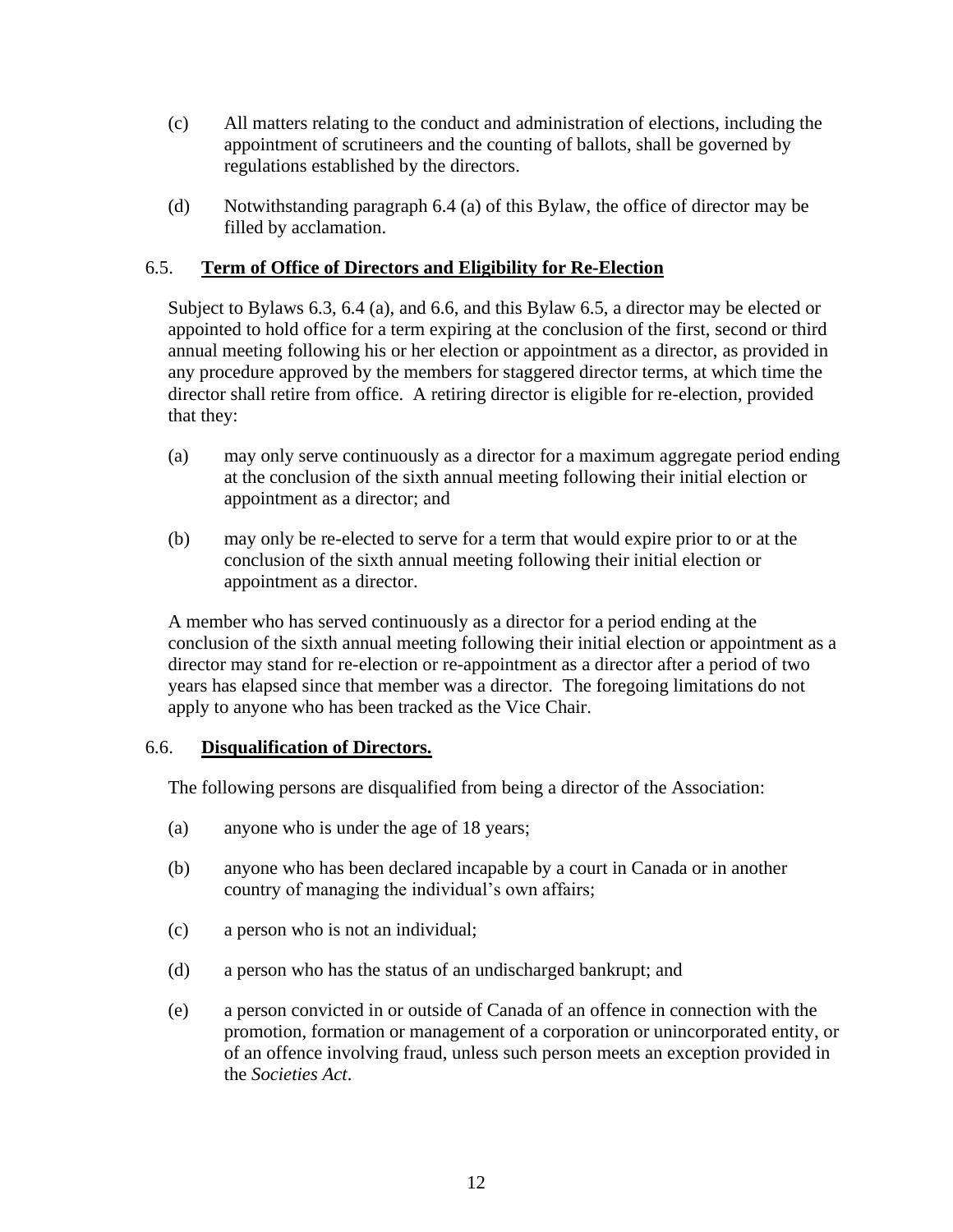# <span id="page-15-0"></span>6.7. **Nomination**

A member who is eligible to hold office as a director under Bylaws 6.5 and 6.6 may apply to be nominated for election as a director if:

(a) The Secretary receives a written application from the applicant by the deadline published in the call for applications for nomination, and

(b) The applicant consents in writing in the written application to be nominated as a director.

The nominating committee of the Board will examine each application received and recommend a slate of candidates to be presented to the Annual General Meeting of the Association for the members to consider for election.

Applicants that are not selected by the nominating committee of the Board for recommendation as part of the slate of candidates for members to consider for election must notify the Association no later than 60 days prior to the Annual General Meeting of the Association whether they intend to stand for election. If any such applicant intends to stand for election no further nomination is required.

Nominations for election as director may not be made at the Annual General Meeting at which the election will be held.

#### <span id="page-15-1"></span>6.8. **Filling Casual Vacancies on the Board**

The directors may fill any casual vacancy occurring in the board of directors. Any member so appointed holds office only until the conclusion of the next following annual general meeting, but is eligible for election at that meeting. Such period shall not be counted towards the maximum term in office allowable under Bylaw [6.5.](#page-14-0) This provision does not apply to a vacancy in the directorship held by the Immediate Past Chair.

#### <span id="page-15-2"></span>6.9. **Removal and Replacement of Directors**

The members may by special resolution remove a director before the expiration of their term of office and may by ordinary resolution appoint another person in their stead. Such replacement director shall hold that office until the next annual general meeting.

#### <span id="page-15-3"></span>6.10. **Ceasing to be a Director**

A person immediately ceases to be a director of the Association:

- (a) on the expiration of their term of office;
- (b) on their death;
- (c) on delivery of their resignation in writing to the Association by hand, or by email, or mailing, or delivering it to the address of the Association, or on such later date specified in the resignation;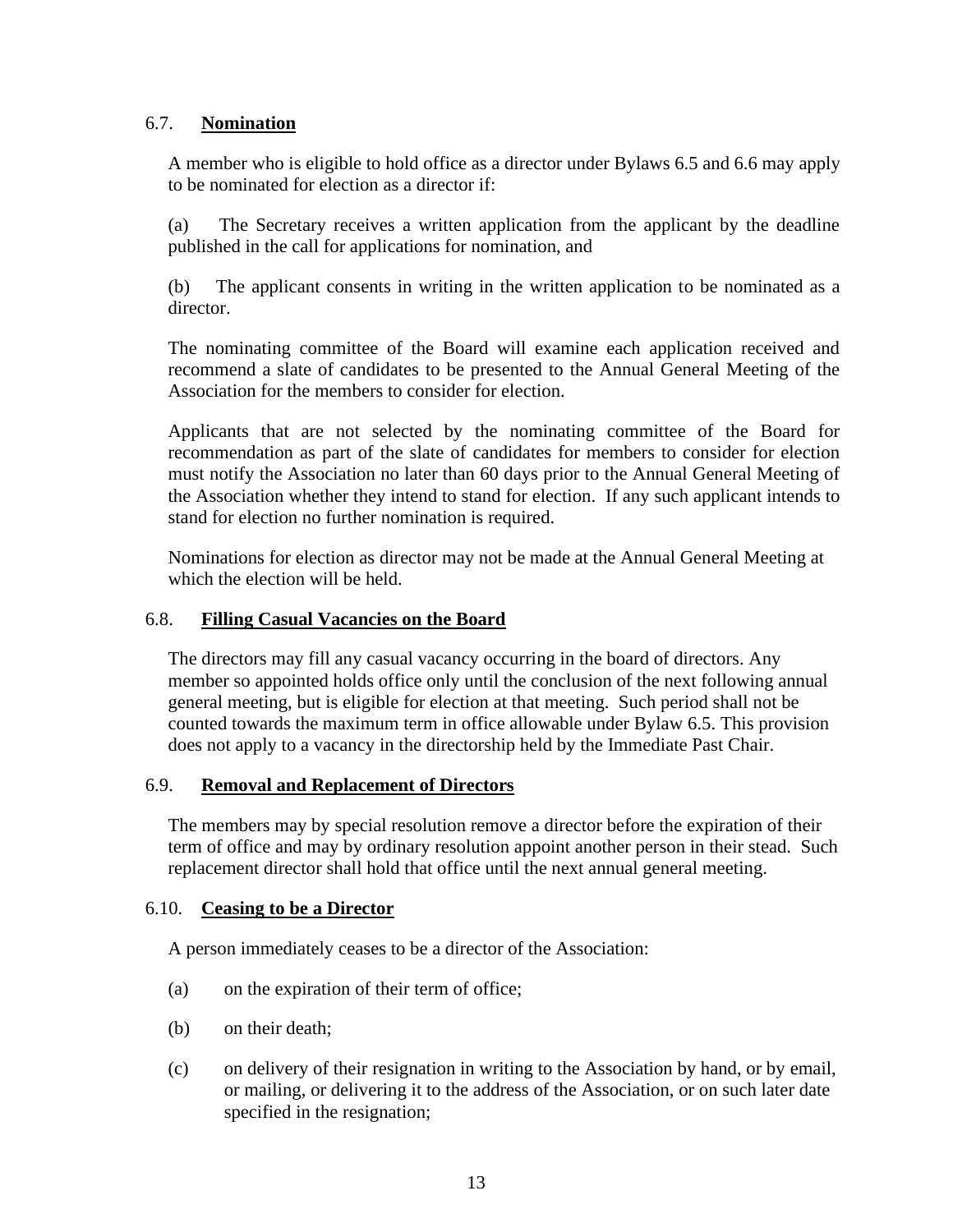(d) on their removal as a director under Bylaw [6.9.](#page-15-2)

### <span id="page-16-0"></span>6.11. **No Invalidity of Actions**

No act or proceeding of the directors is invalid only by reason of there being fewer than the prescribed number of directors in office, provided that there are sufficient directors to form a quorum or for any other reason provided in the *Societies Act*.

#### <span id="page-16-1"></span>6.12. **Remuneration of Directors**

No director, other than the Public Representative Director, is entitled to be remunerated for being or acting as a director but a director is entitled to be reimbursed for all reasonable expenses that the director necessarily incurs in performing the director's duties as a director.

### <span id="page-16-2"></span>6.13. **Disclosure of Conflicts of Interest of Directors**

Every director of the Association who is, directly or indirectly, interested in a proposed contract or transaction with the Association or in a matter that is or is to be the subject of the consideration of the directors which could result in the creation of a conflict with the director's duty to the Association must disclose fully and promptly the nature and extent of the interest or conflict by a notice or statement in writing, which such director must deliver to the other directors of the Association.

#### 6.14 **Public Representative Director**

One of the directors of the Association shall be a public representative director who shall be elected by the directors for a term of up to three years, as determined by the directors, and who is not required to be a member of the Association. The directors shall determine a method of nomination of suitable candidates for the public representative director.

# <span id="page-16-3"></span>7. **PROCEEDINGS OF DIRECTORS**

# <span id="page-16-4"></span>7.1. **Chair of Meetings of Directors**

The Chair or, if the Chair is absent, the Vice Chair, is entitled to preside as chair at every meeting of the directors. If neither the Chair nor Vice Chair is present within 15 minutes of the time appointed for holding the meeting or is willing to act as chair, or if the Chair and the Vice Chair have advised the Secretary that they will not be present at the meeting, the directors present may choose one of their number to be chair of the meeting.

### <span id="page-16-5"></span>7.2. **Regulation of Meetings, Voting and Notice of Meetings Held at Regular Intervals**

The directors may meet together for the dispatch of business, adjourn and otherwise regulate their meetings, as they think fit. Questions arising at any meeting will be decided by a majority of votes. In case of an equality of votes the chair does not have a second or casting vote. Meetings of directors held at regular intervals may be held at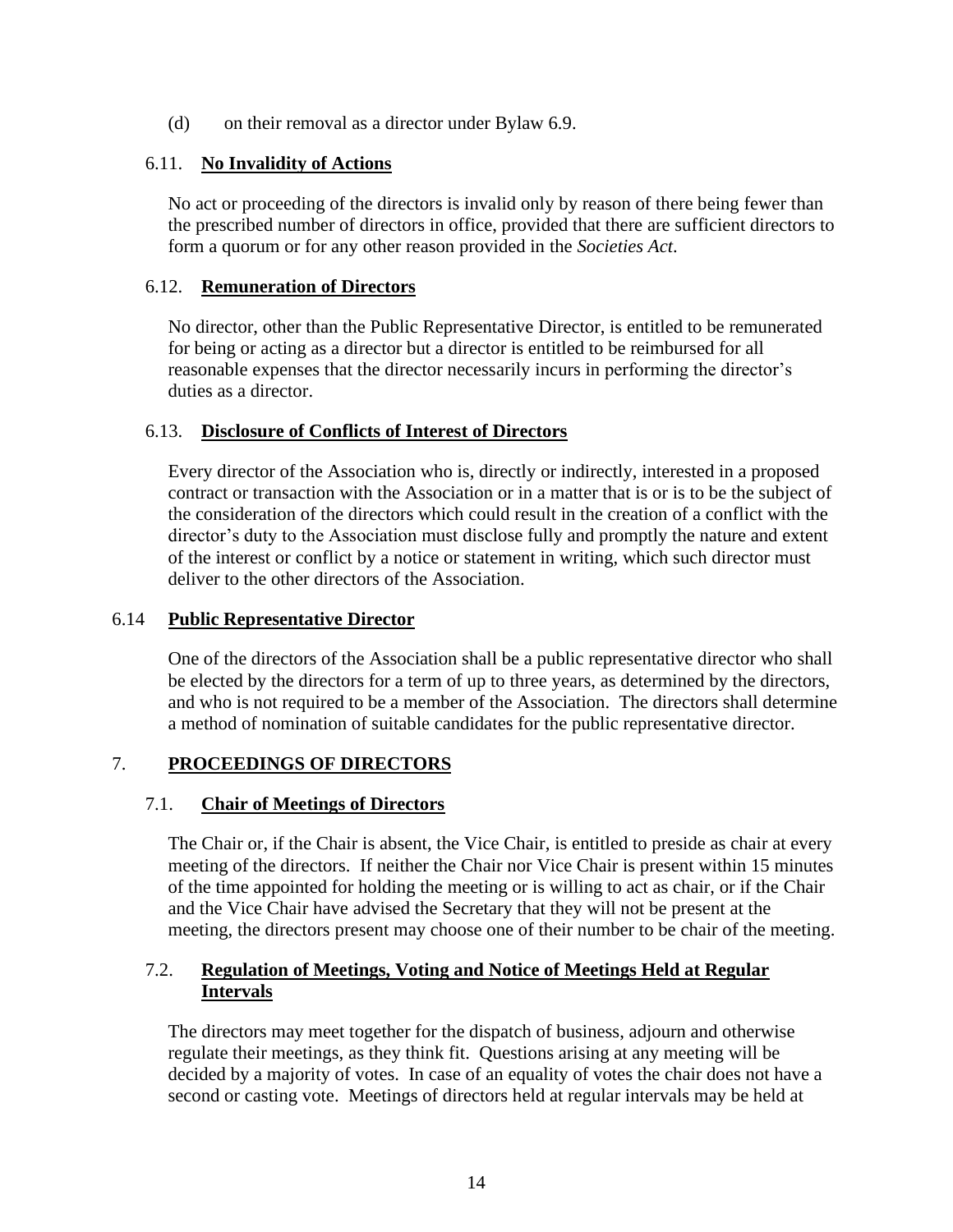such place, at such time and upon such notice (if any) as the directors may by resolution from time to time determine.

# <span id="page-17-0"></span>7.3. **Meetings by Conference Telephone**

A director may participate in a meeting of the directors or of any committee of the directors by means of conference telephone or other communication facilities by means of which all directors participating in the meeting can hear each other and provided that all such directors agree to such participation. A director participating in a meeting in accordance with this Bylaw will be deemed to be present at the meeting and to have so agreed and will be counted in the quorum for the meeting and be entitled to speak and vote at the meeting.

# <span id="page-17-1"></span>7.4. **Calling Meetings and Notice**

The Chair may, and the Secretary upon request of any three directors must, call a meeting of the directors at any time. Reasonable notice of such meeting specifying the place, date and time of such meeting must be given to each director by telephone, or by written notice sent by mail, fax or e-mail to each director at their address as it appears on the books of the Association, or delivered to their usual business or residential address. It is not necessary to give notice of a meeting of directors to any director if the meeting is to be held immediately following a general meeting at which the director was elected or is the meeting of directors at which the director was appointed. Accidental omission to give notice of a meeting to, or the non-receipt of notice of a meeting by, any director will not invalidate the proceedings at the meeting.

# <span id="page-17-2"></span>7.5. **Waiver of Notice of Meetings of Directors**

Any director may file with the Secretary a document executed by their waiving notice of any past, present or future meetings of the directors being, or required to have been, sent to them and may at any time withdraw the waiver with respect to meetings held after the withdrawal. After filing a waiver with respect to future meetings and until the waiver is withdrawn no notice need be given to such director of any meeting of directors and all meetings of the directors so held will be deemed not to be improperly called or constituted by reason of notice not having been given to such director.

# <span id="page-17-3"></span>7.6. **Quorum for Meetings of Directors**

The directors may fix the quorum necessary for the transaction of the business of the directors and if the directors do not fix the quorum, quorum will be the greater of three and a majority of directors then in office.

# <span id="page-17-4"></span>7.7. **Actions During a Vacancy**

The continuing directors may act notwithstanding any vacancy in their body, but, if and so long as their number is reduced below the number fixed pursuant to these Bylaws as the necessary quorum of directors, the continuing directors may act for the purpose of summoning a general meeting of the Association, but for no other purpose.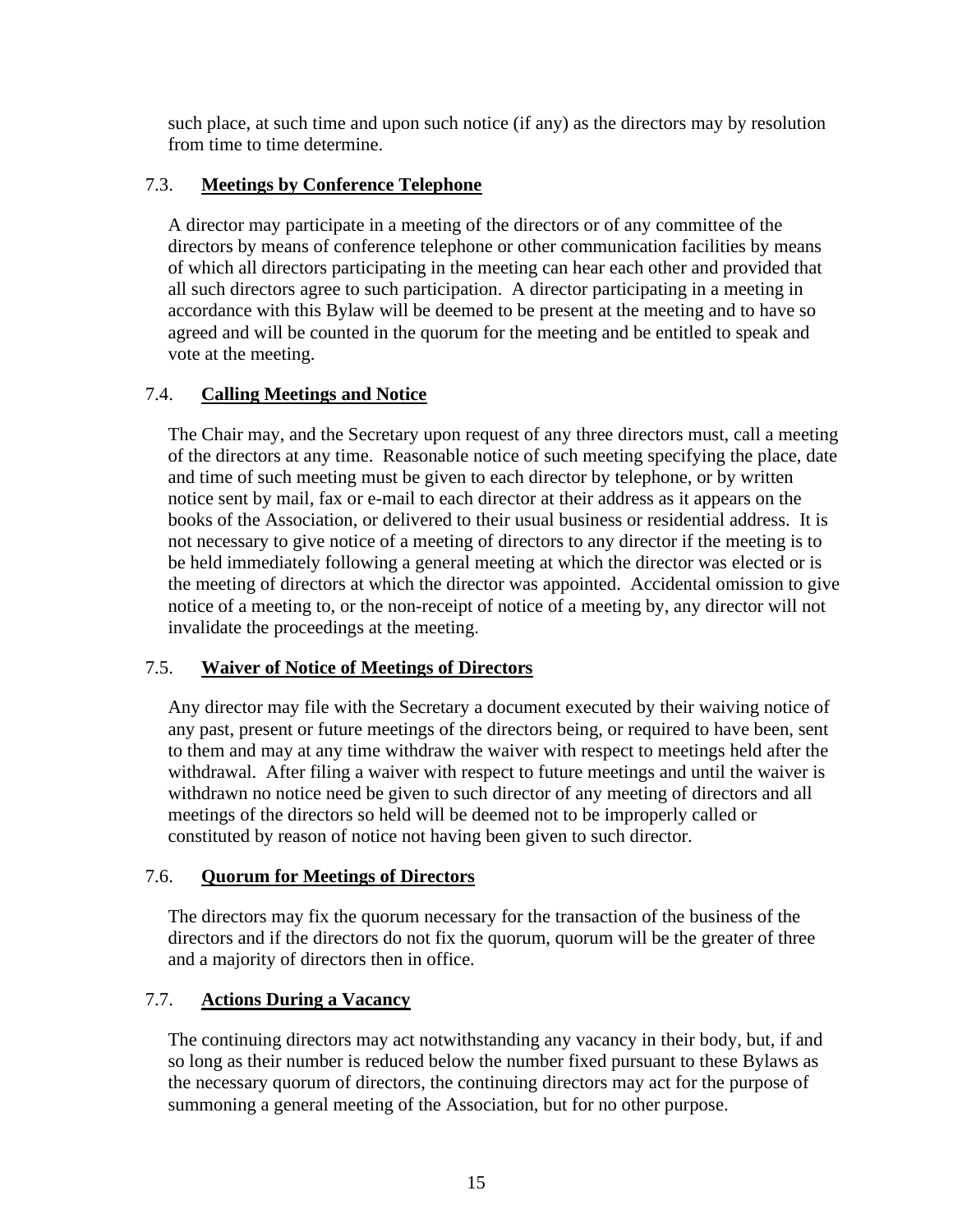# <span id="page-18-0"></span>7.8. **Validity of Acts of Directors**

All acts done by any meeting of the directors or of a committee of directors, or by any person acting as a director, is, notwithstanding that afterwards it is discovered that there was some defect in the qualification, election or appointment of any such directors or of the members of such committee or person acting as a director, or that they or any of them were disqualified, as valid as if every such person had been duly elected or appointed and was qualified to be a director.

### <span id="page-18-1"></span>7.9. **Resolutions in Writing**

A resolution consented to in writing that not less than 75% of the directors have signed is as valid and effectual as if it had been passed at a meeting of the directors duly called and held. Such resolution may be in two or more counterparts, which together will be deemed to constitute one resolution in writing. Such a resolution must be filed with the minutes of the proceedings of the directors and will be effective on the date the last director signed it or on any later date specified in the resolution. The Directors may also implement a policy of email polling and electronic voting.

# <span id="page-18-2"></span>8. **APPOINTMENT AND DUTIES OF OFFICERS**

# <span id="page-18-3"></span>8.1. **Appointment of Officers**

The officers of the Association shall be the Chair, Vice Chair, the Immediate Past Chair, the President & Chief Executive Officer and the Secretary, each of whom is entitled to be present at all directors' meetings. The other officers of the Association shall be determined by the directors, from time to time, but such officers shall not be entitled to attend directors' meetings, except by invitation of the directors. The President & Chief Executive Officer and the Secretary are appointed by the directors and may be the same person.

# <span id="page-18-4"></span>8.2. **Chair**

The Chair is elected by the directors from amongst their members and is entitled to chair all meetings of the Association and all meetings of the directors and to conduct such meetings and to enforce the provisions of the Constitution and these Bylaws. The Chair shall hold office as such for a term of two years. No person may serve as Chair of the Association for more than two consecutive terms.

#### <span id="page-18-5"></span>8.3. **Vice Chair**

The Vice Chair is elected by the directors and carries out the duties of the Chair if the Chair is absent or at the request of the Chair. The Vice Chair shall not necessarily automatically become the Chair, except if the office of Chair is vacant.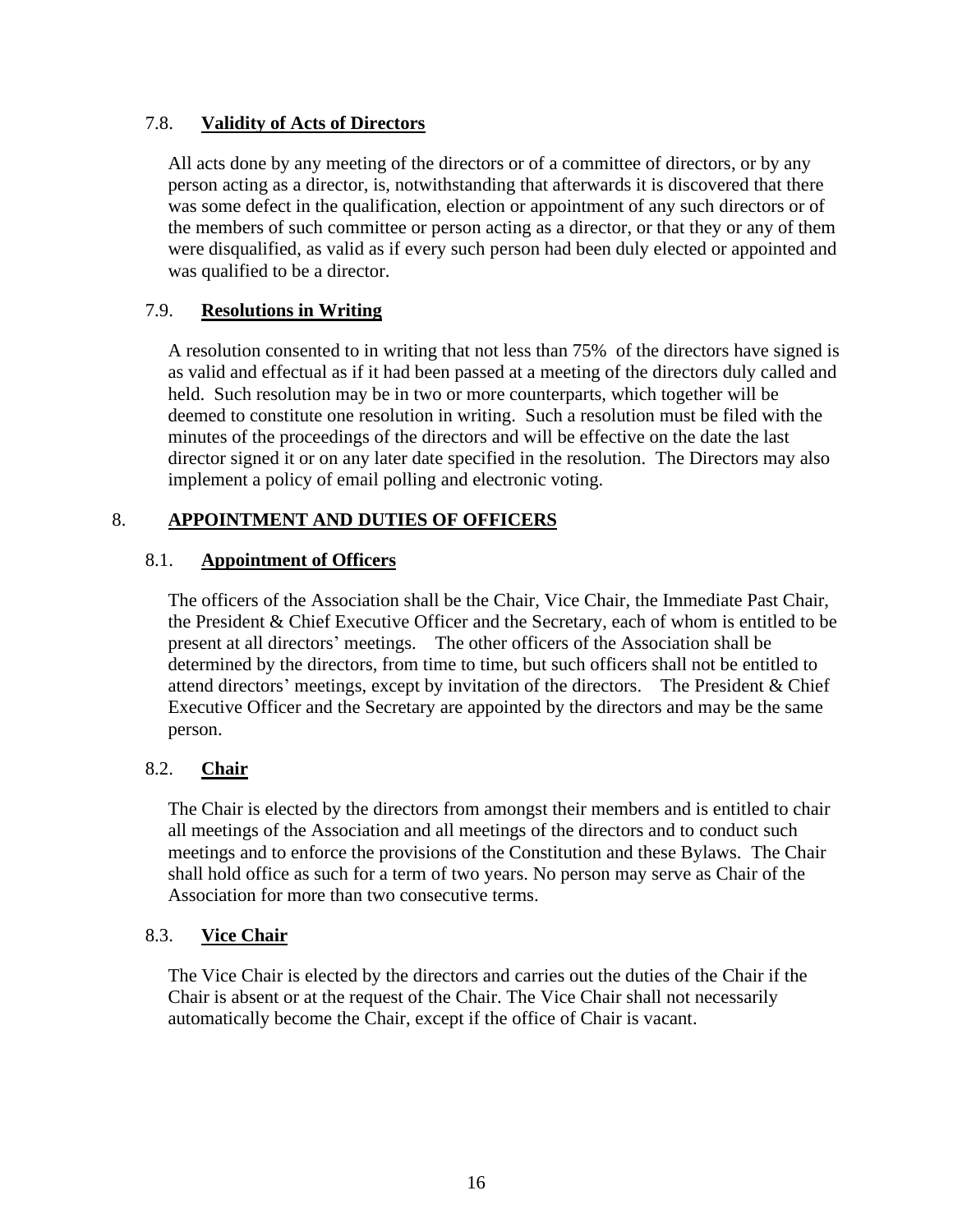### <span id="page-19-0"></span>8.4. **Immediate Past Chair**

The Immediate Past Chair is the individual who last occupied the office of Chair. The Immediate Past Chair provides support and assistance to the Chair and shall carry out such duties as the Chair or the directors may determine and assign.

### <span id="page-19-1"></span>8.5. **Secretary**

The Secretary:

- (a) deals with all correspondence addressed to the Association;
- (b) issues notices of general meetings and directors' meetings;
- (c) keeps minutes of general meetings and directors' meetings;
- (d) collects all fees and dues levied by the Association;
- (e) keeps such financial records, including books of account, as are necessary to comply with the *Societies Act*;
- (f) has custody of all records and documents of the Association;
- (g) provides financial statements to the directors, members and others when required;
- (h) has custody of the common seal of the Association; and
- (i) maintains the register of members.

#### <span id="page-19-2"></span>8.6. **Employees**

The directors may employ such employees as they consider necessary in order to administer the affairs of the Association and may establish the terms of employment of such employees.

#### 8.7. **Board to fill Officer Vacancies**

In the absence of a written agreement to the contrary, the directors may remove, by resolution, whether for cause or without cause, any officer of the Association. Unless so removed, an officer shall hold title until the earliest of:

- (a) The officer's successor being appointed;
- (b) The officer's resignation;
- (c) In the case of the Chair and the Vice Chair, such officer ceasing to be a director;
- (d) Such officer's death or permanent disability;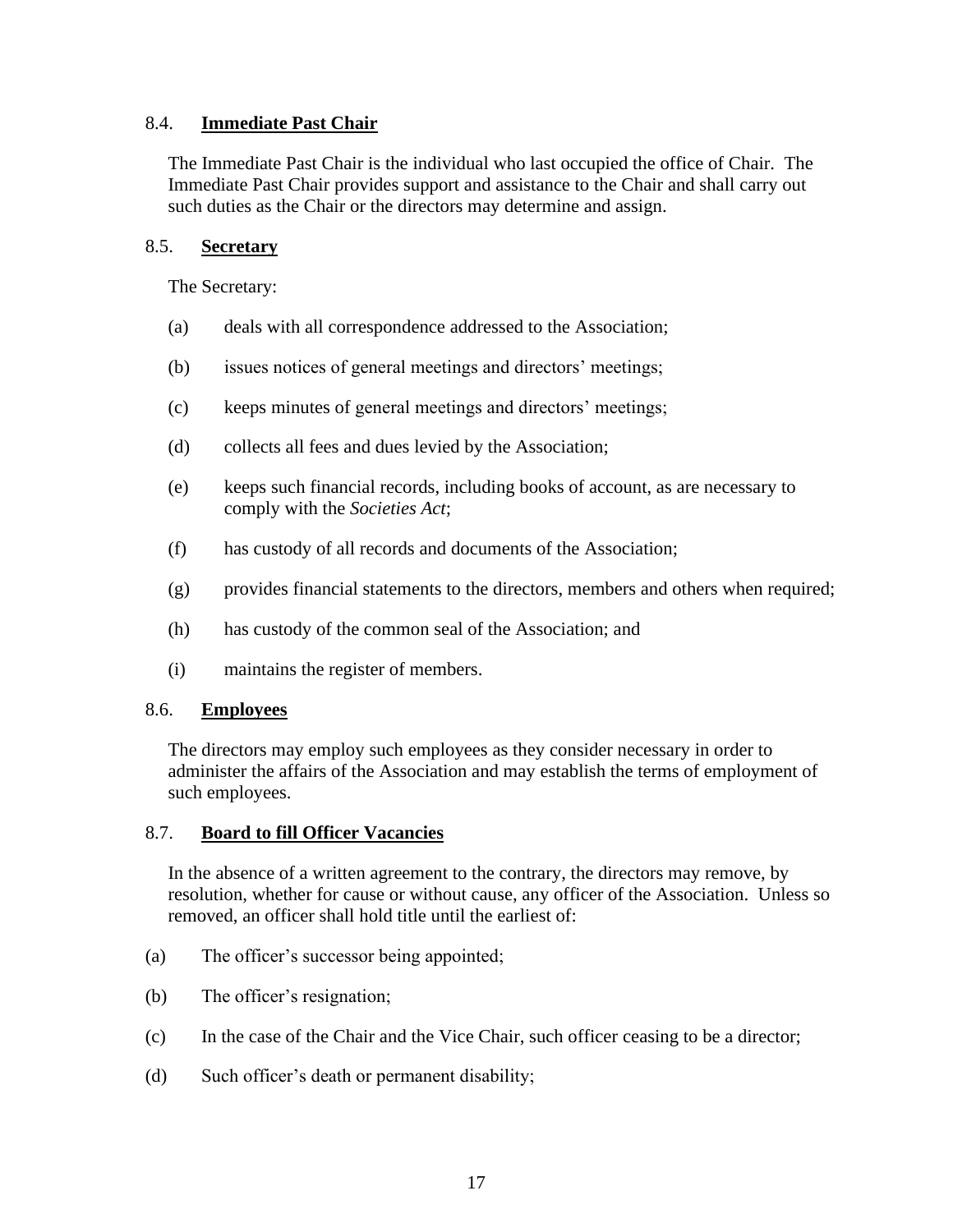If the office of any officer of the Association shall be or become vacant, the directors may appoint, by resolution, a person to fill such vacancy.

# <span id="page-20-0"></span>9. **COMMITTEES**

# <span id="page-20-1"></span>9.1. **Appointment of Committees**

The directors may by resolution appoint one or more committees consisting of such directors, or combination of directors and members in good standing, as they think fit and may delegate to any such committee between meetings of the board of directors such powers of the directors (except the power to fill vacancies on the board of directors, the power to change the membership of or fill vacancies in any committee of the board of directors, the power to appoint or remove officers appointed by the directors) subject to such conditions as may be prescribed in such resolutions.

# <span id="page-20-2"></span>9.2. **Authority of Committees**

Unless the directors specify otherwise by resolution, committees are advisory only to the board of directors. The directors have the power at any time to revoke or override any authority given to or acts to be done by any such committees, except as to acts done before such revocation or overriding, and to terminate the appointment or change the membership of a committee and to fill vacancies in it.

# <span id="page-20-3"></span>9.3. **Duty to Keep Minutes and Report**

All committees so appointed must keep regular minutes of their decisions, recommendations and reports, must cause the minutes to be recorded in books kept for that purpose and must report the minutes to the directors at such times as the directors may from time to time require.

# <span id="page-20-4"></span>9.4. **Quorum**

A majority of members of a committee constitute a quorum.

# <span id="page-20-5"></span>9.5. **Proceedings of Committees**

Committees may meet and adjourn as they think proper, may make rules for the conduct of their business and may appoint such assistants as they consider necessary. Questions arising at any meeting will be determined by a majority of votes of members of the committee present, and in case of an equality of votes the chair does not have a second or casting vote.

# <span id="page-20-6"></span>9.6. **Written Resolutions**

A resolution in writing that all members of the committee have signed is as valid and effective as if it had been passed at a meeting of such committee duly called and held. Such resolution may be in two or more counterparts, which together will be deemed to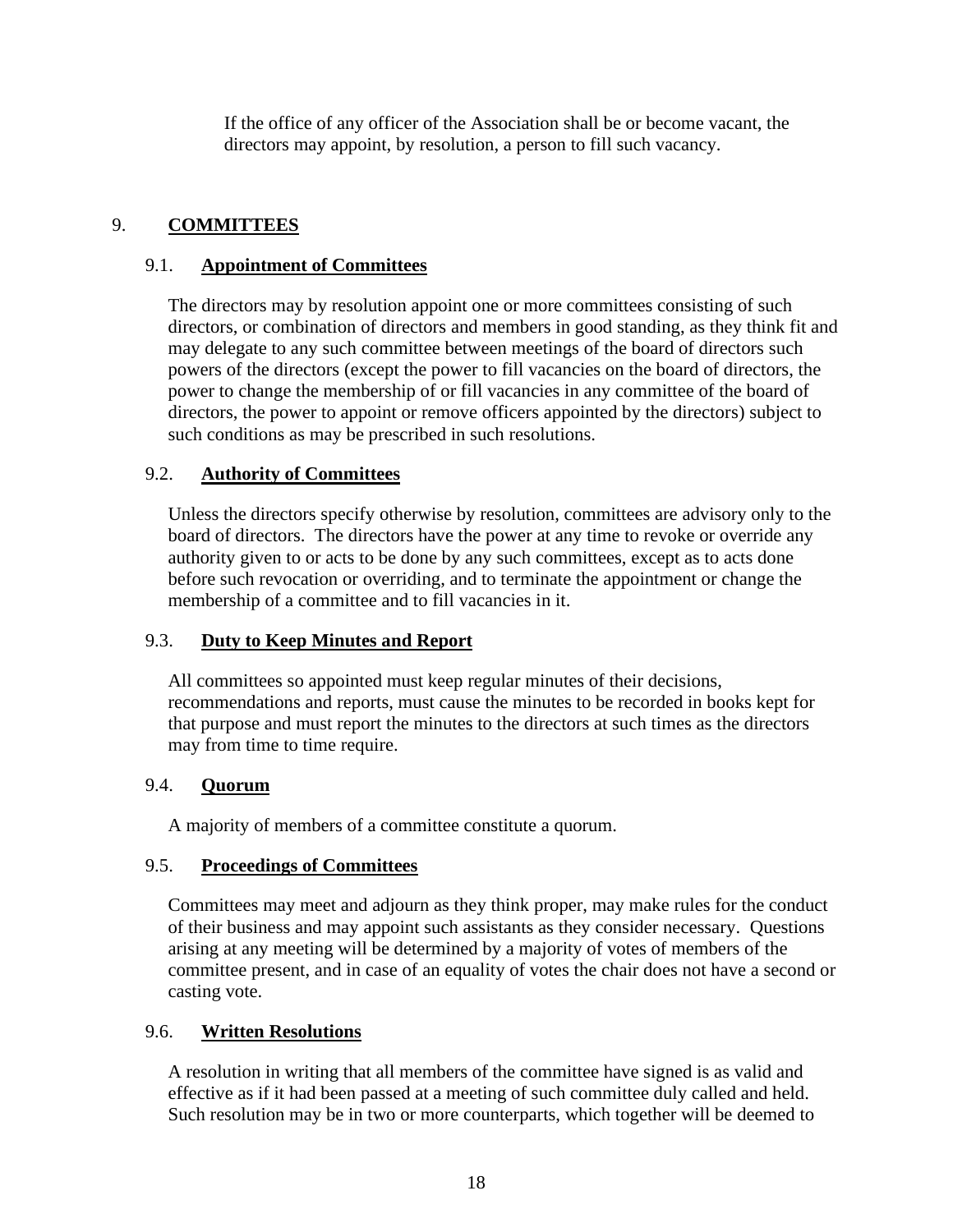constitute one resolution in writing. Such resolution must be filed with the minutes of the proceedings of the committee and will be effective on the date the last committee member signed it, or on any later date specified in the resolution.

# <span id="page-21-0"></span>9.7. **Certification Committee**

- (a) The directors may by resolution appoint a Certification Committee consisting of such member or members of the Association as they think fit. The Certification Committee shall have the power to review and adjudicate applications for the conferring and the maintenance of the professional standing requisite for use of the professional designation, "Chartered Professional in Human Resources". Conferring and maintaining the designation will be based of the requirements specified by the Chartered Professionals in Human Resources of Canada, or any successor organization which the directors designate in its place.
- (b) Any member may appeal a decision of the Certification Committee by making a written submission to the directors within fourteen (14) days of receiving a decision of the Certification Committee. The written submission of a member shall state the decision appealed from and the grounds on which the member wishes the matter to be reconsidered.
- (c) Following the receipt of a written submission from a member appealing a decision of the Certification Committee, the directors shall consider the decision appealed from at the next regularly scheduled meeting of the directors and the directors shall provide the member with its decision in writing within seven (7) days after such meeting.

# <span id="page-21-1"></span>10. **THE SEAL**

# <span id="page-21-2"></span>10.1. **General**

The directors may provide for a common seal for the Association and for its use and may from time to time destroy it and substitute a new seal in its place.

# <span id="page-21-3"></span>10.2. **Affixing the Seal**

The common seal for the Association must not be affixed to any instrument except by authority of a resolution of the directors, or of an ordinary resolution, and in the presence of the following persons:

- (a) any two directors; or
- (b) such person or persons as are specified in the resolution,

who must sign such instrument. For the purpose of certifying under seal true copies of any document or resolution, the seal may be affixed in the presence of any one of the foregoing persons.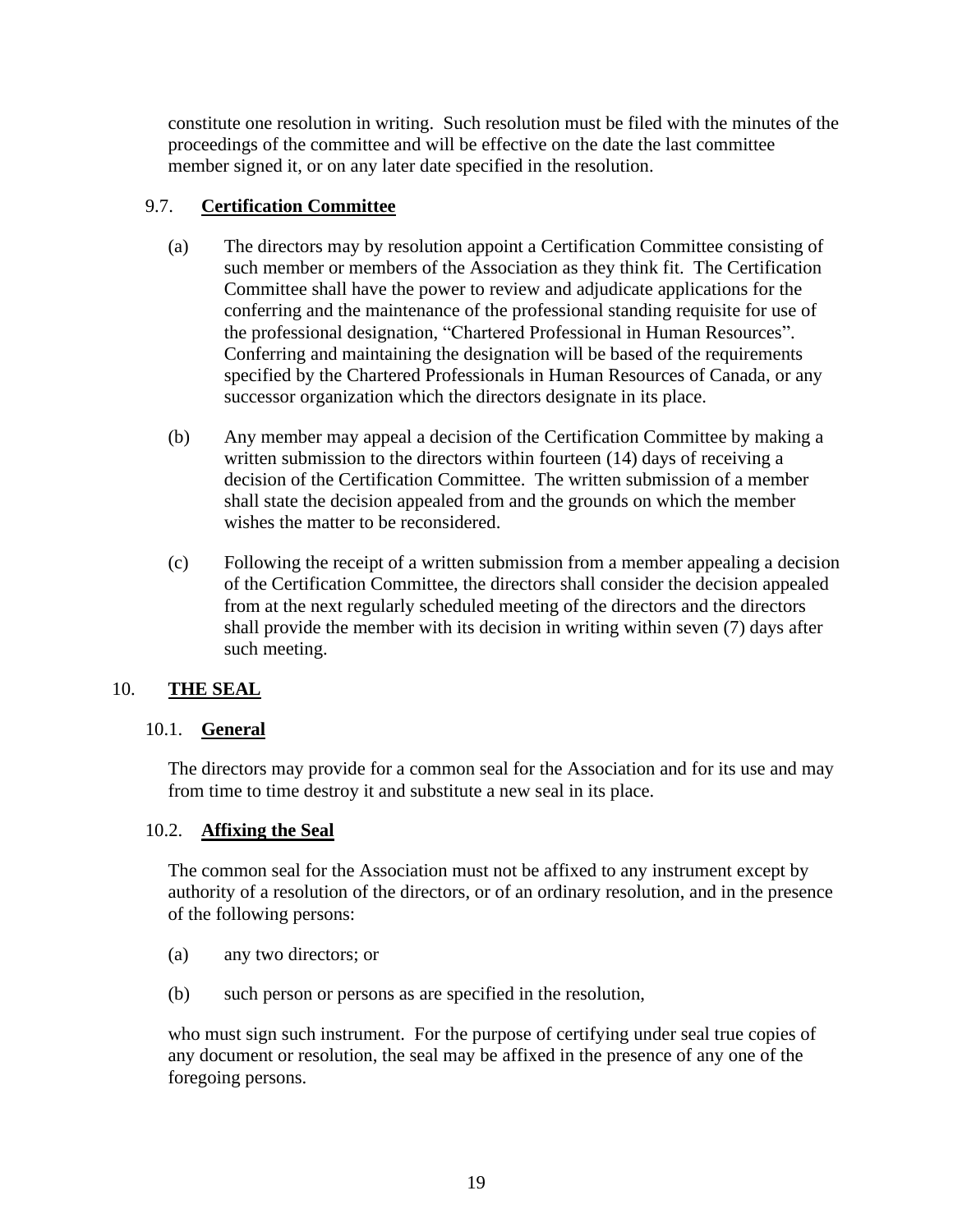### <span id="page-22-0"></span>11. **BORROWING POWERS**

Subject to the *Societies Act*, the directors may from time to time on behalf of the Association:

- (a) borrow up to \$50,000 in such manner, on such security, from such sources and upon such terms and conditions as they think fit;
- (b) borrow \$50,000 or more only upon the authority of a special resolution;
- (c) issue bonds, debentures and other debt obligations either outright or as security for any liability or obligation of the Association or any other person; and
- (d) mortgage, charge, or give other security on the undertaking, or on the whole or any part of the property and assets, of the Association (both present and future).

# <span id="page-22-1"></span>12. **INDEMNITY AND PROTECTION OF DIRECTORS, OFFICERS AND OTHERS**

### <span id="page-22-2"></span>12.1. **Requirement to Indemnify**

The Association shall, to the full extent that the *Societies Act* permits, indemnify and hold harmless every person who has been, is now, or is in the future a director, officer, senior manager, or agent of the Association and their heirs and legal representatives against all costs, charges and expenses, including an amount paid to settle an action or satisfy a judgment, that they actually and reasonably incur in a civil, criminal or administrative action or proceeding to which they are subject by reason of being or having been a director, officer, employee or agent of the Association, including an action brought by the Association or a subsidiary of the Association.

#### <span id="page-22-3"></span>12.2. **Advances on Undertaking**

In the discretion of the directors, the Association may advance the amount of any expenses incurred with respect to any claim, action, suit or proceeding prior to its final disposition upon receipt of an undertaking, that the directors find to be satisfactory in form and amount, by or on behalf of the recipient to repay the amount advanced unless it is ultimately determined that the recipient is entitled to indemnification under this Part.

#### <span id="page-22-4"></span>12.3. **No Invalidity of Indemnity**

The failure of a current or former director, officer, employee or agent of the Association to comply with the provisions of the *Societies Act* or the Constitution or Bylaws will not invalidate any indemnity under this Part.

#### <span id="page-22-5"></span>12.4. **Obligation of Association to Apply for Court Approval**

The Association shall apply to the Supreme Court of British Columbia for any approval of the Supreme Court of British Columbia that may be required to make the indemnities in this Part effective and enforceable.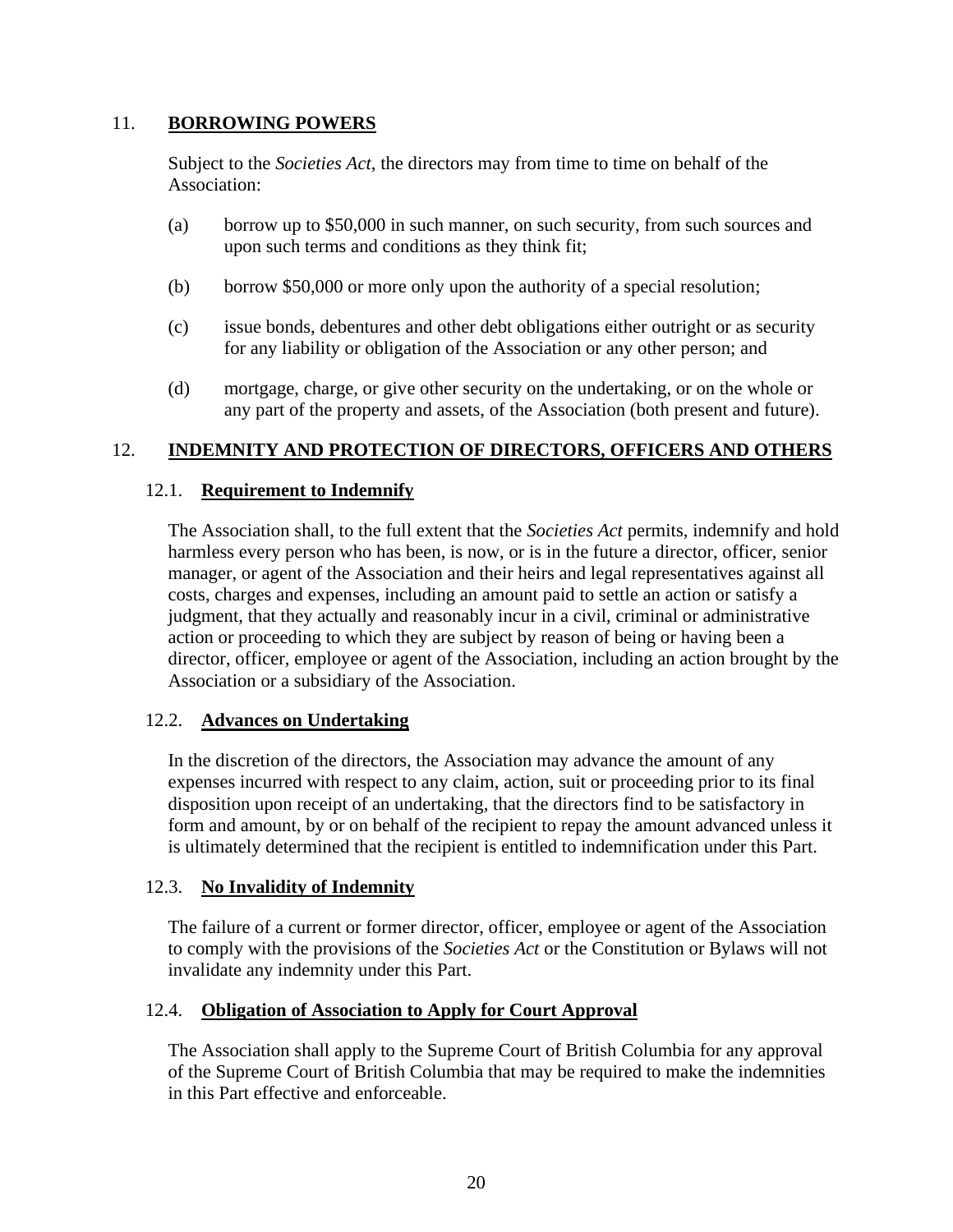# <span id="page-23-0"></span>12.5. **Deemed Contract of Indemnification**

Each director, officer, employee and agent of the Association on being elected, appointed, employed or engaged is deemed to have contracted with the Association on the terms of the indemnities in this Part. These indemnities shall continue in effect with regard to actions arising out of the term each director, officer, employee and agent of the Association held such office or position, even if they no longer continue to hold that office or position.

### <span id="page-23-1"></span>12.6. **Insurance**

The directors may cause the Association to purchase and maintain insurance for the benefit of any person who is or was serving as a director, officer, employee or agent of the Association or any other entity, their heirs and personal representatives, against any liability incurred by them as such director, officer, employee or agent.

### <span id="page-23-2"></span>13. **NOTICE TO MEMBERS**

### <span id="page-23-3"></span>13.1. **How to Give Notice**

A notice, statement or report (in this Bylaw [13,](#page-23-2) called a "notice") may be given or delivered by the Association to any member either by delivery to the member personally or by sending it by mail, fax or e-mail to the address the member has provided to the Association.

#### <span id="page-23-4"></span>13.2. **Deemed Receipt of Notices**

A notice sent by fax or e-mail shall be deemed to have been given on the day, Saturdays, Sundays and holidays excepted, it was faxed or e-mailed, and a fax confirmation report confirming transmission or e-mail delivery receipt shall be sufficient proof that notice has been given. A notice sent by mail shall be deemed to have been given on the third day, Saturdays, Sundays and holidays excepted, following the date of mailing and a certificate signed by an officer of the Association that the notice was properly addressed and put in a Canadian post office receptacle will be conclusive evidence thereof.

#### <span id="page-23-5"></span>13.3. **Who is Entitled to Receive Notices**

Notice of every general meeting shall be given to every member who has the right to receive notices of general meetings and is shown on the register of members on the day notice is given, and to the auditor if one is required. No other person is entitled to receive notice of general meetings.

#### <span id="page-23-6"></span>13.4. **No Invalidity**

No error or omission in giving and non-receipt of a notice of any meeting, or any adjournment of a meeting, shall invalidate such meeting or make void any proceedings taken at the meeting and any person may at any time waive notice of any such meeting and may ratify, approve and confirm any or all proceedings taken or had at the meeting.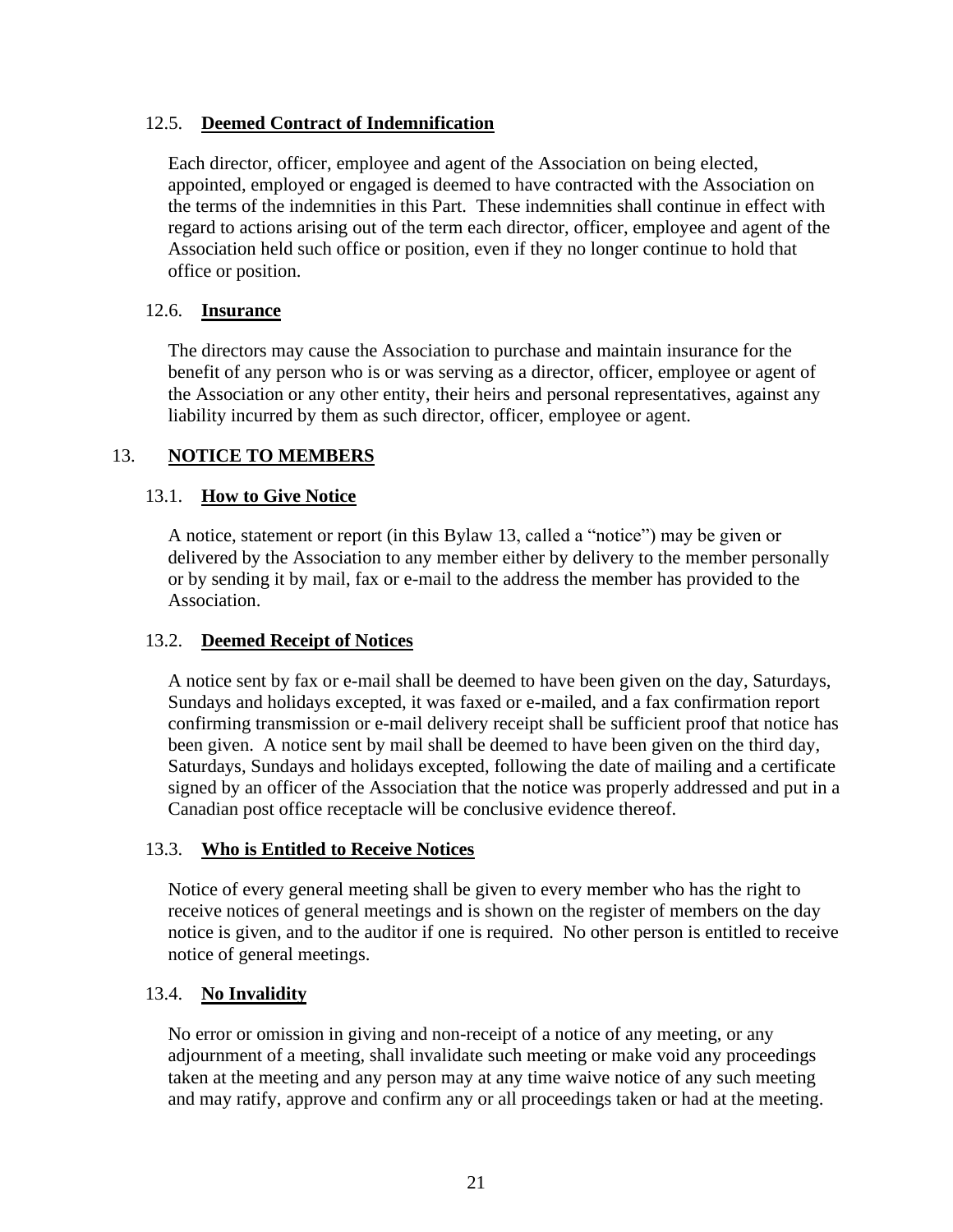### <span id="page-24-0"></span>14. **AUDIT OF ACCOUNTS**

#### <span id="page-24-1"></span>14.1. **Auditor Appointment and Qualification**

The members shall appoint an auditor at each annual general meeting of the Association. The auditor shall not be a director and shall otherwise be independent of the Association and meet all of the qualifications in the *Societies Act*.

#### <span id="page-24-2"></span>14.2. **Removal or Change of Auditor**

An auditor may be removed or changed in accordance with the *Societies Act*.

### <span id="page-24-3"></span>14.3. **Notice of Appointment or Removal of Auditor**

The Secretary shall promptly inform an auditor in writing of its appointment or removal.

# <span id="page-24-4"></span>15. **CONSTITUTION AND BYLAWS**

# <span id="page-24-5"></span>15.1. **Members Are Entitled to a Copy of the Constitution and Bylaws**

On being admitted to membership, on request, a member is entitled to, and the Association must provide such member with, a copy of the Constitution and Bylaws of the Association free of charge.

### <span id="page-24-6"></span>15.2. **Alteration of Constitution or Bylaws**

The Constitution and Bylaws of the Association may be amended by special resolution.

Subject to the provisions of the Act, the Board may, by a resolution passed by not less than two thirds (2/3) of the votes cast at a duly constituted meeting, enact, amend or repeal any Bylaws. The exact wording of any enactment, amendment or repeal of the Bylaws, shall be published in the notice for the next general meeting where confirmation by the members is required by the Act.

Any enactment, amendment or repeal of the Bylaws approved by the Board, shall have effect at the next general meeting, once the members, by special resolution, confirm, reject, or amend any such enactment, amendment or repeal.

# <span id="page-24-8"></span><span id="page-24-7"></span>16. **RECORDS OF THE ASSOCIATION**

#### 16.1. **General**

The directors shall cause to be kept books and records required by the *Societies Act*, including those showing:

- (a) the minutes of every general meeting;
- (b) the minutes of every meeting of the directors;
- (c) the minutes of every committee meeting;
- (d) sufficient and proper records showing full details of all financial matters of the Association; and